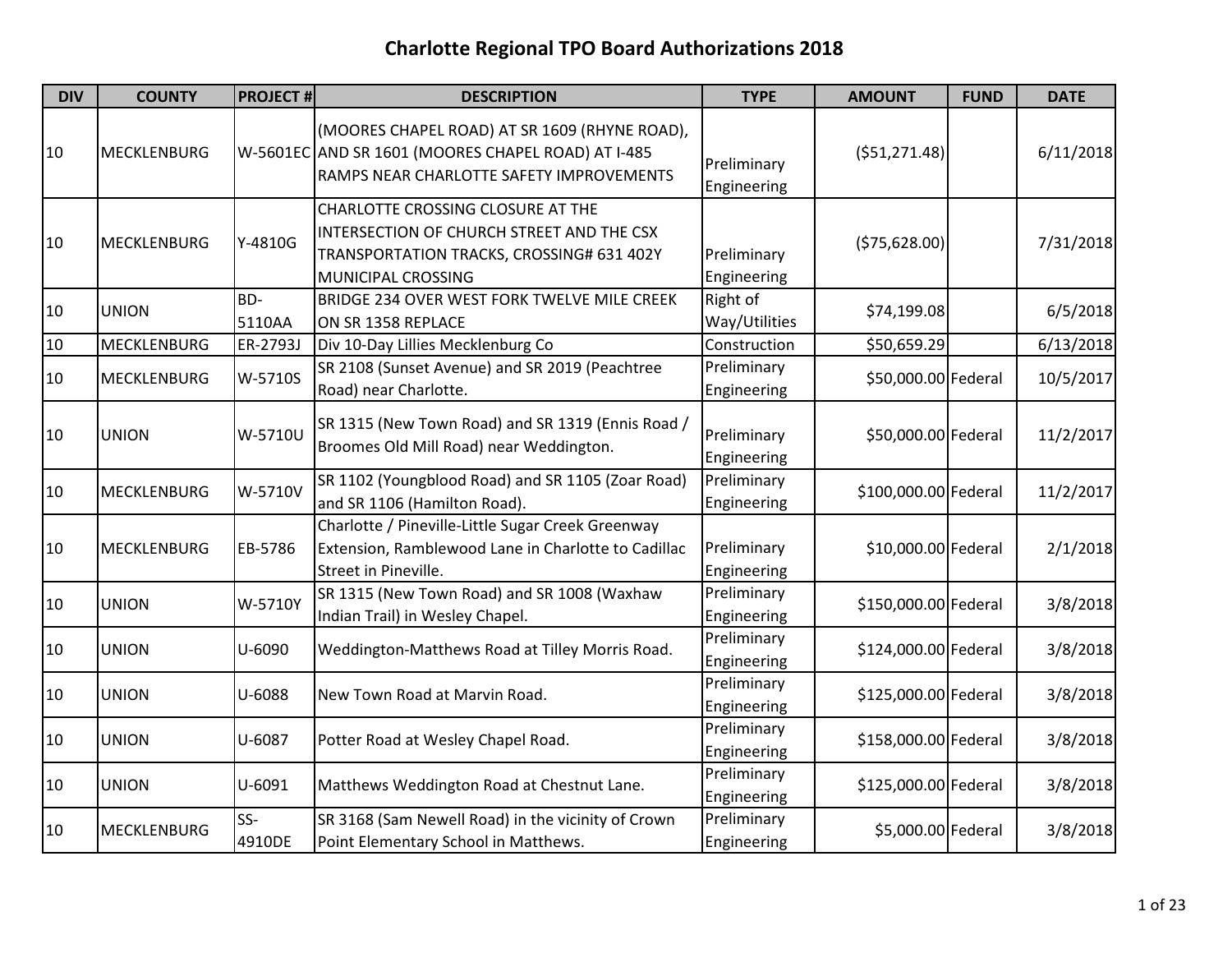| <b>DIV</b> | <b>COUNTY</b>      | <b>PROJECT#</b> | <b>DESCRIPTION</b>                                                                                                                       | <b>TYPE</b>                | <b>AMOUNT</b>        | <b>FUND</b> | <b>DATE</b> |
|------------|--------------------|-----------------|------------------------------------------------------------------------------------------------------------------------------------------|----------------------------|----------------------|-------------|-------------|
| 10         | <b>MECKLENBURG</b> | Z-5700JC        | Railway-Highway Grade Crossing Safety Project at<br>Central Avenue and CSX Crossing #631 393C in<br>Charlotte, Mecklenburg County.       | Preliminary<br>Engineering | \$25,000.00 Federal  |             | 3/8/2018    |
| 10         | <b>UNION</b>       | W-5710Z         | NC 200 and NC 522 and SR 1007 (South Rocky River<br>Road) and SR 1146 (Parkwood School Road).                                            | Preliminary<br>Engineering | \$175,000.00 Federal |             | 4/5/2018    |
| 10         | <b>UNION</b>       | W-<br>5710AD    | SR 1005 (Landsford Road) and SR 1937 (Old Pageland<br>Marshville Road).                                                                  | Preliminary<br>Engineering | \$150,000.00 Federal |             | 5/3/2018    |
| 10         | <b>UNION</b>       | W-<br>5710AA    | SR 1004 (Lawyers Road) and Emerald Lake Drive in<br>Stallings.                                                                           | Preliminary<br>Engineering | \$75,000.00 Federal  |             | 5/3/2018    |
| 10         | <b>UNION</b>       | B-5374          | Replace Bridge #448 over Buffalo Creek on SR 2154.                                                                                       | Preliminary<br>Engineering | \$275,000.00 Federal |             | 6/28/2018   |
| 10         | <b>MECKLENBURG</b> | SS-<br>4910DK   | SR 2540 (Graham Street) at SR 2621 (Equipment<br>Drive) and SR 2480 (Sugar Creek Road) at SR 2619 / SR Preliminary<br>2621 in Charlotte. | Engineering                | \$2,000.00 Federal   |             | 8/2/2018    |
| 10         | <b>MECKLENBURG</b> | U-6092          | SR 2693 (Davidson Concord Road) at SR 6023 (Robert<br>Walker Drive).                                                                     | Preliminary<br>Engineering | \$150,000.00 Federal |             | 8/2/2018    |
| 10         | <b>UNION</b>       | B-5806          | Replace Bridge #129 over Lanes Creek on SR 2111.                                                                                         | Preliminary<br>Engineering | \$200,000.00 Federal |             | 9/6/2018    |
| 10         | <b>MECKLENBURG</b> | W-5710X         | SR 2042 (Oakdale Road), SR 2108 (Sunset Boulevard),<br>SR 2025 (Miranda Road), and SR 2040 (Lawing Road)<br>near Charlotte.              | Preliminary<br>Engineering | \$200,000.00 Federal |             | 9/6/2018    |
| 10         | <b>MECKLENBURG</b> | EB-5783         | Sam Newell Road Multi Use Path - SR 3168 (Sam<br>Newell Road) from Rice Road to Crown Pointe<br>Elementary School in Matthews.           | Preliminary<br>Engineering | \$150,000.00 Federal |             | 9/6/2018    |
| 10         | <b>UNION</b>       | W-52100         | SR 1365 (Stallings Road) and SR 1367 (Matthews<br>Indian Trail Road) in Stallings.                                                       | Right of<br>Way/Utilities  | \$93,000.00 Federal  |             | 10/5/2017   |
| 10         | <b>UNION</b>       | U-5987          | Unionville-Indian Trail Road and Sardis Road.                                                                                            | Right of<br>Way/Utilities  | \$360,000.00 Federal |             | 2/1/2018    |
| 10         | <b>UNION</b>       | B-5377          | Replace Bridge #157 over Pole Cat Creek on SR 2170.                                                                                      | Right of<br>Way/Utilities  | \$125,000.00 Federal |             | 4/5/2018    |
| 10         | <b>UNION</b>       | B-5374          | Replace Bridge #448 over Buffalo Creek on SR 2154.                                                                                       | Right of<br>Way/Utilities  | \$75,000.00 Federal  |             | 6/28/2018   |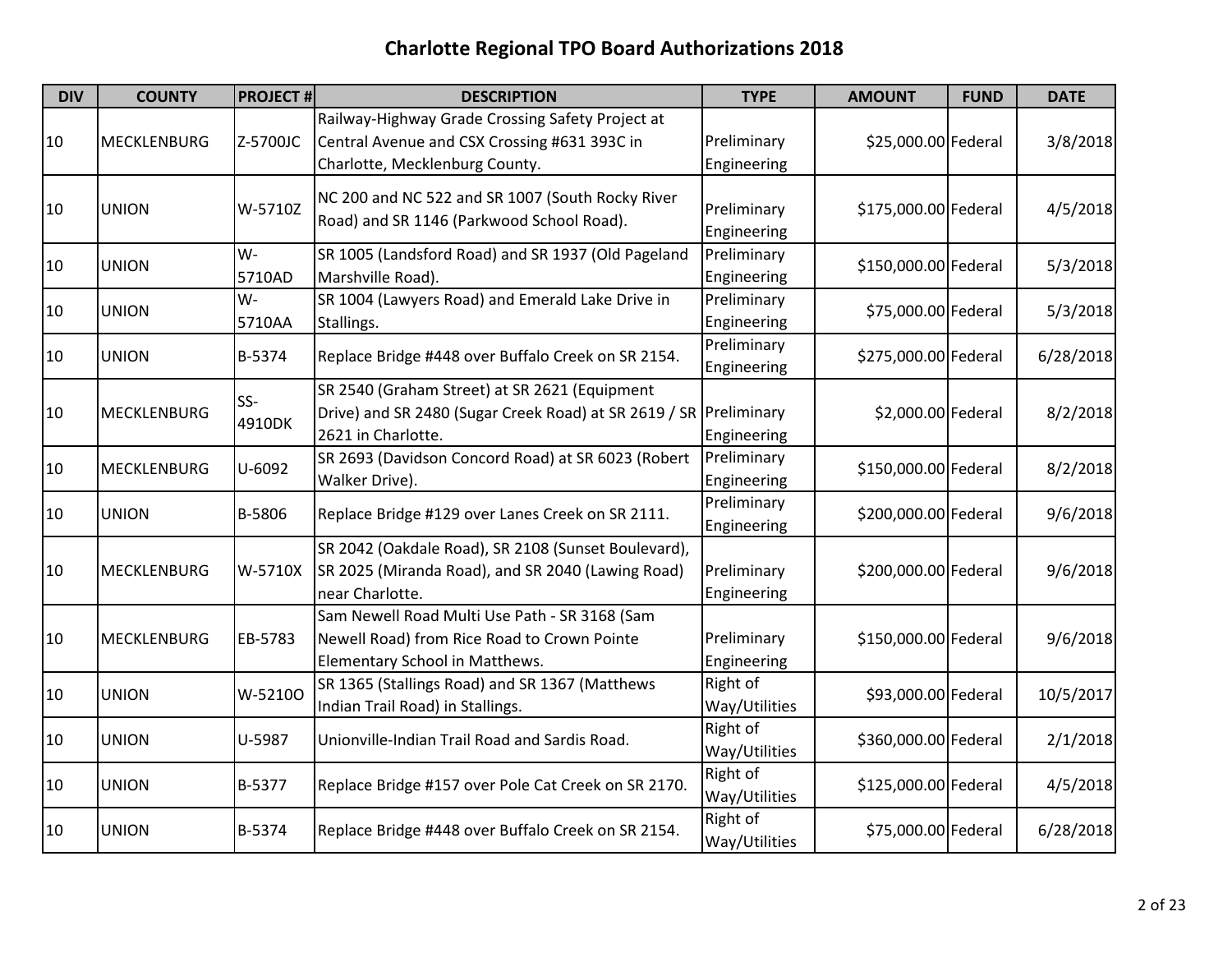| <b>DIV</b> | <b>COUNTY</b>      | <b>PROJECT#</b> | <b>DESCRIPTION</b>                                                                                                       | <b>TYPE</b>               | <b>AMOUNT</b>          | <b>FUND</b> | <b>DATE</b> |
|------------|--------------------|-----------------|--------------------------------------------------------------------------------------------------------------------------|---------------------------|------------------------|-------------|-------------|
| 10         | <b>UNION</b>       | W-5601IJ        | SR 1004 (Lawyers Road) and SR 1539 (Rock Hill Church Right of<br>Road) near Stallings.                                   | Way/Utilities             | \$100,000.00 Federal   |             | 8/2/2018    |
| 10         | <b>MECKLENBURG</b> | B-5930          | Replace Bridge #433 over McAlpine Creek on Sardis<br>Lane.                                                               | Right of<br>Way/Utilities | \$119,000.00 Federal   |             | 8/2/2018    |
| 10         | <b>UNION</b>       | W-5210O         | R1365(STALLINGS ROAD)<br>AND SR 1367 (MATTHEWS INDIAN TRAIL ROAD) IN<br><b>STALLINGS</b>                                 | Right of<br>Way/Utilities | \$69,506.86 Federal    |             | 8/23/2018   |
| 10         | <b>MECKLENBURG</b> | $C-5533$        | The intersection of SR 5469 (Shopton Road) and SR<br>1156 (Beam Road).                                                   | Construction              | \$480,000.00 Federal   |             | 12/7/2017   |
| 10         | <b>MECKLENBURG</b> | B-5378          | Replace Bridge # 210 over Briar Creek on Michael<br>Baker Road.                                                          | Construction              | \$1,685,000.00 Federal |             | 1/4/2018    |
| 10         | <b>UNION</b>       | B-5374          | Replace Bridge #448 over Buffalo Creek on SR 2154.                                                                       | Construction              | \$675,000.00 Federal   |             | 2/1/2018    |
| 10         | MECKLENBURG        | W-5710A         | SR 2939(Old Concord Road) at Suther Road in<br>Charlotte.                                                                | Construction              | \$252,500.00 Federal   |             | 3/8/2018    |
| 10         | <b>UNION</b>       | B-5801          | Replace Bridge #163 over Pole Cat Creek on SR 2166<br>(Plyler Road).                                                     | Construction              | \$815,000.00 Federal   |             | 4/5/2018    |
| 10         | <b>MECKLENBURG</b> | EB-5775         | Cornelius-South Prong Rocky River Greenway (South<br>Street-Main Street).                                                | Construction              | \$1,050,000.00 Federal |             | 5/31/2018   |
| 10         | <b>UNION</b>       | W-<br>5601DK    | SR 1315 (New Town Road) intersecting with SR 2948<br>(Marvin School Road) and SR 1307 (Waxhaw Marvin<br>Road) in Marvin. | Construction              | \$600,000.00 Federal   |             | 5/31/2018   |
| 10         | <b>UNION</b>       | Z-5700JB        | Railway-Highway Grade Crossing Safety Project at<br>Secrest Avenue at CSX Crossing #631 578J in Monroe.                  | Construction              | \$410,000.00 Federal   |             | 5/31/2018   |
| 10         | <b>UNION</b>       | W-52100         | SR 1365 (Stallings Road) and SR 1367 (Matthews<br>Indian Trail Road) in Stallings.                                       | Construction              | \$100,000.00 Federal   |             | 6/28/2018   |
| 10         | <b>MECKLENBURG</b> | ER-<br>5600CE   | Intersection of SR 1184 (Ocean Isle Beach Road) and<br>SR 1163 (Old Georgetown Road) southwest.                          | Construction              | \$47,000.00 Federal    |             | 6/28/2018   |
| 10         | <b>MECKLENBURG</b> | U-5107          | Construct Transportation Improvements at the<br>Marion Diehl Center (Queens University).                                 | Construction              | \$298,000.00 Federal   |             | 6/28/2018   |
| 10         | <b>MECKLENBURG</b> | W-5710F         | SR 3624 (Rea Road) and Old Providence Road in<br>Charlotte.                                                              | Construction              | \$150,000.00 Federal   |             | 8/2/2018    |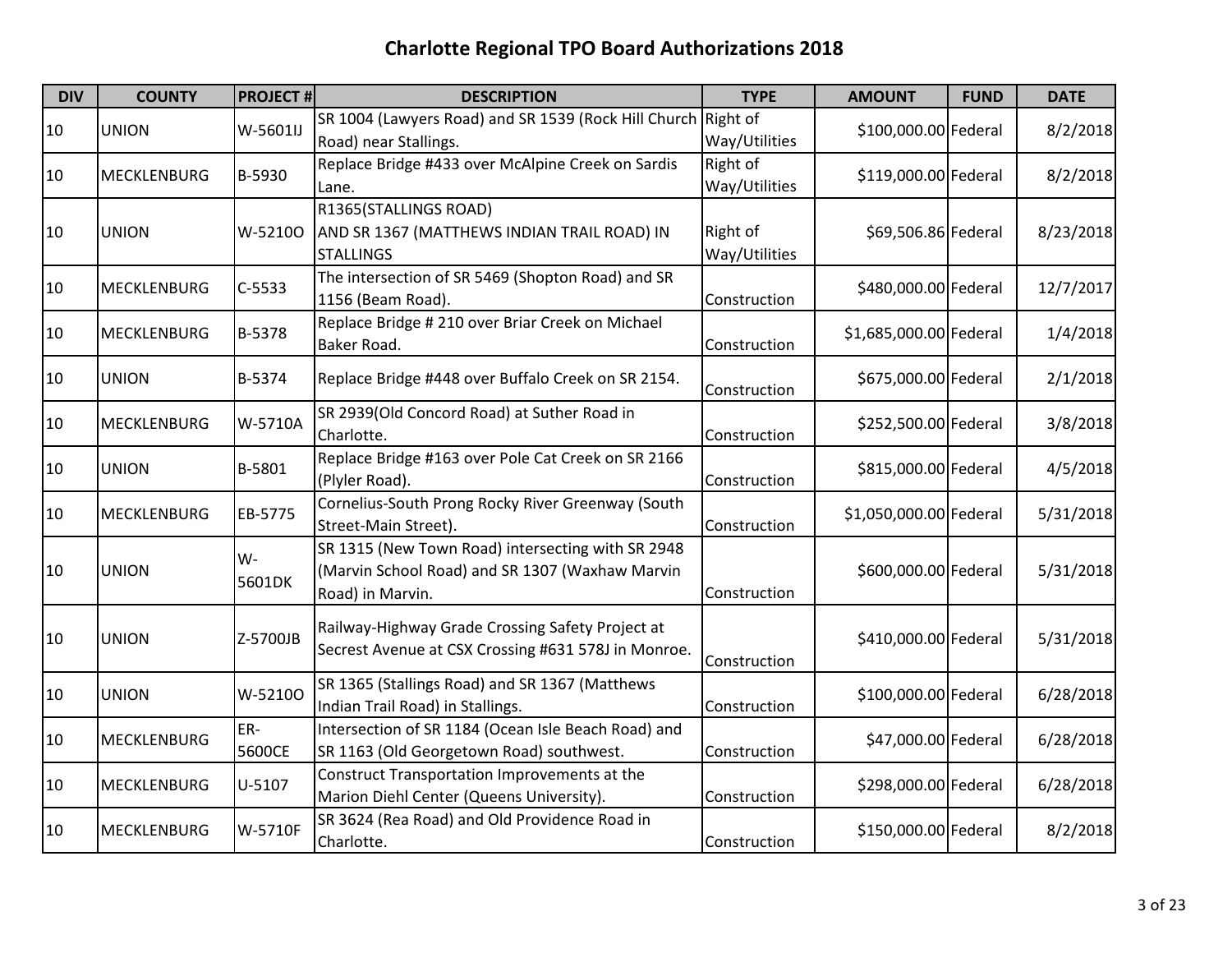| <b>DIV</b> | <b>COUNTY</b>      | <b>PROJECT#</b> | <b>DESCRIPTION</b>                                                                                                                      | <b>TYPE</b>                | <b>AMOUNT</b>           | <b>FUND</b> | <b>DATE</b> |
|------------|--------------------|-----------------|-----------------------------------------------------------------------------------------------------------------------------------------|----------------------------|-------------------------|-------------|-------------|
| 10         | MECKLENBURG        | R-5790JE        | ADA Ramps (Americans with Disabilities Act) for areas<br>with a population $>$ 5,000.                                                   | Construction               | \$1,330,000.00 Federal  |             | 8/2/2018    |
| 10         | <b>MECKLENBURG</b> | Z-5400JF        | Railway-Highway Grade Crossing Project at SR 1784<br>(Rozzelles Ferry Road) and CXS Crossing #631 797X in<br>Charlotte.                 | Construction               | \$65,000.00 Federal     |             | 9/6/2018    |
| 10         | <b>MECKLENBURG</b> | Z-5700JC        | Railway-Highway Grade Crossing Safety Project at<br>Central Avenue and CSX Crossing #631 393C in<br>Charlotte.                          | Construction               | \$540,000.00 Federal    |             | 9/6/2018    |
| 10         | <b>UNION</b>       | W-5710Q         | NC 205 / NC 218.                                                                                                                        | Preliminary<br>Engineering | \$150,000.00 Federal    |             | 10/5/2017   |
| 10         | <b>MECKLENBURG</b> | W-5710R         | NC 51 from Park Road to Carmel Road in Pineville and<br>Charlotte.                                                                      | Preliminary<br>Engineering | \$400,000.00 Federal    |             | 10/5/2017   |
| 10         | <b>MECKLENBURG</b> | P-5705          | CGS (Charlotte Gateway Station) / PD&A<br>(Programming, Development and Administration).                                                | Preliminary<br>Engineering | \$1,400,000.00 Federal  |             | 5/3/2018    |
| 10         | <b>UNION</b>       | W-<br>5710AH    | NC 200 (Lancaster Highway) and SR 1137 (Potter<br>Road).                                                                                | Preliminary<br>Engineering | \$175,000.00 Federal    |             | 8/2/2018    |
| 10         | <b>MECKLENBURG</b> | SS-4910D.       | US 29 (Wilkinson Boulevard) at Alleghany Street in<br>Charlotte.                                                                        | Preliminary<br>Engineering | \$5,000.00 Federal      |             | 8/2/2018    |
| 10         | <b>UNION</b>       | U-3467          | NC 84 from NC 16 to SR 1008 (Waxhaw-Indian Trail<br>Road) in Wesley Chapel.                                                             | Right of<br>Way/Utilities  | \$16,050,000.00 Federal |             | 5/31/2018   |
| 10         | <b>UNION</b>       | W-5601BK        | NC 200 (Lancaster) and SR 1117 (Providence Road<br>South).                                                                              | Construction               | \$755,000.00 Federal    |             | 2/1/2018    |
| 10         | <b>MECKLENBURG</b> | P-5705BA        | Charlotte Gateway Station-Track, Structure and Signals<br>(combined with: P-5705BB: Charlotte Gateway Station-<br>Platform and Canopy). | Construction               | \$572,896.00 Federal    |             | 5/3/2018    |
| 10         | <b>MECKLENBURG</b> | P-5705BB        | Charlotte Gateway Station-Platform and Canopy<br>(combines with: P-5705BA-Track, Structure and<br>Signals).                             | Construction               | \$16,777,104.00 Federal |             | 5/3/2018    |
| 10         | <b>MECKLENBURG</b> | W-5601FJ        | NC 73 (Davidson Concord Road) and SR 2427 (Ramah<br>Church Road) near Huntersville.                                                     | Construction               | \$100,000.00 Federal    |             | 5/31/2018   |
| 10         | <b>MECKLENBURG</b> | U-5115          | Intersection of NC 51 and SR 3143 (Idlewild Road<br>North) / SR 3174 (Idlewild Road).                                                   | Construction               | \$300,000.00 Federal    |             | 6/28/2018   |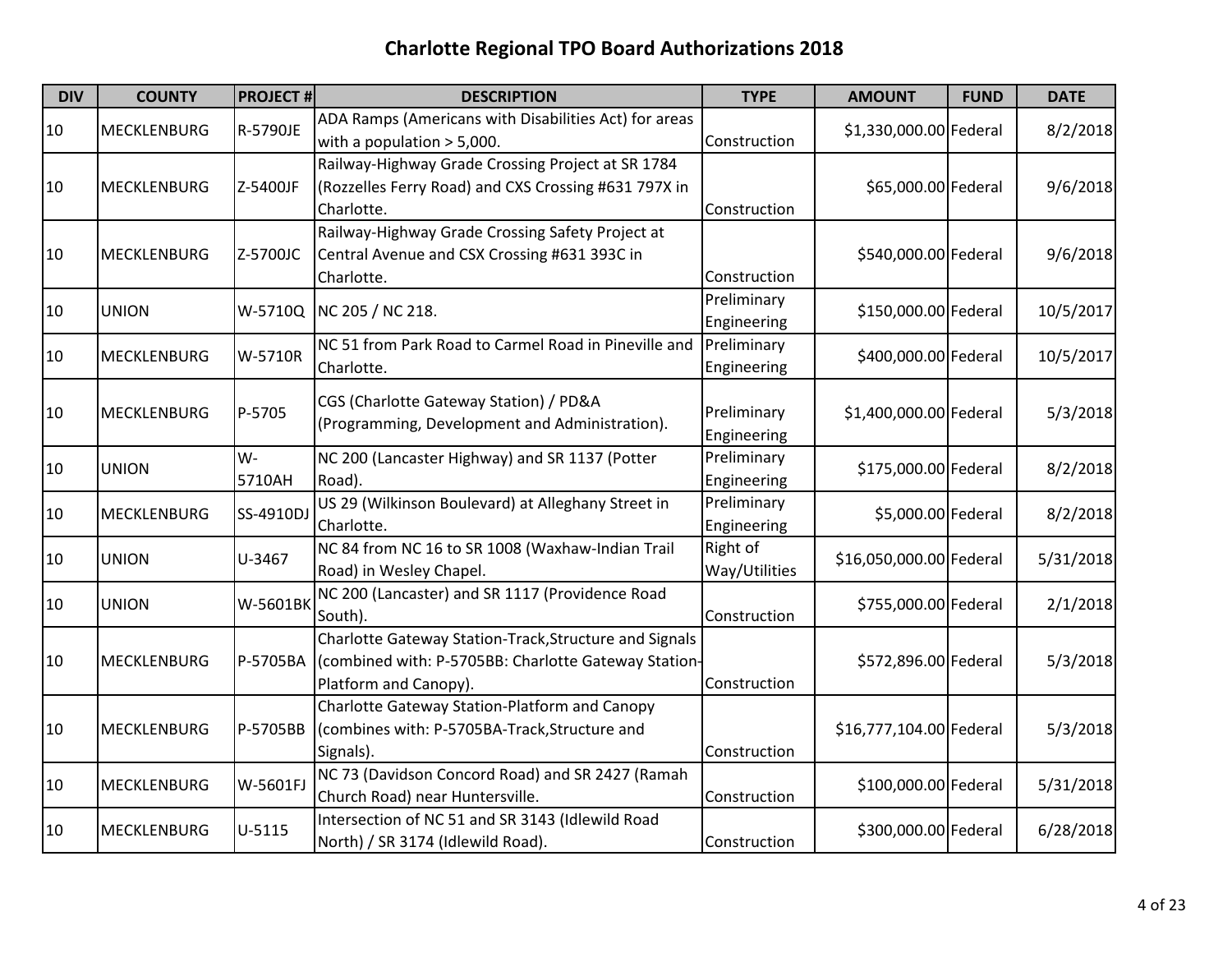| <b>DIV</b> | <b>COUNTY</b>      | <b>PROJECT#</b> | <b>DESCRIPTION</b>                                                                                                                                                                                                                                                    | <b>TYPE</b>                | <b>AMOUNT</b>           | <b>FUND</b> | <b>DATE</b> |
|------------|--------------------|-----------------|-----------------------------------------------------------------------------------------------------------------------------------------------------------------------------------------------------------------------------------------------------------------------|----------------------------|-------------------------|-------------|-------------|
| 10         | <b>UNION</b>       |                 | NC 75 (Waxhaw Highway) and SR 1007 (Rocky River<br>W-5601AC Road) / SR 1150 (Old Waxhaw Monroe Road) near                                                                                                                                                             |                            | \$1,100,000.00 Federal  |             | 8/2/2018    |
|            |                    |                 | Monroe.                                                                                                                                                                                                                                                               | Construction               |                         |             |             |
| 10         | <b>MECKLENBURG</b> | $SS-$<br>4910DD | US 74 (Independence Boulevard) and Wendover Road                                                                                                                                                                                                                      | Preliminary<br>Engineering | \$5,000.00 Federal      |             | 11/2/2017   |
| 10         | <b>MECKLENBURG</b> | SS-<br>4910DB   | Systemic Smart Crash Cushion Project - I-277, I-77 and<br>US 74.                                                                                                                                                                                                      | Preliminary<br>Engineering | \$1,000.00 Federal      |             | 11/2/2017   |
| 10         | <b>MECKLENBURG</b> |                 | SS-4910DF I-485 ramp to I-77 in Charlotte                                                                                                                                                                                                                             | Preliminary<br>Engineering | \$5,000.00 Federal      |             | 3/8/2018    |
| 10         | <b>MECKLENBURG</b> |                 | I-77 and I-85 in Mecklenburg, US 52 in Stanly and<br>W-5710AE Anson, and US 74 in Mecklenburg, Union and Anson<br>Counties.                                                                                                                                           | Preliminary<br>Engineering | \$5,000.00 Federal      |             | 5/3/2018    |
| 10         | <b>MECKLENBURG</b> | I-5768          | I-77 from the South Carolina Line to SR 1577 (West<br>Tyvola Road).                                                                                                                                                                                                   | Construction               | \$4,450,000.00 Federal  |             | 10/1/2017   |
| 10         | <b>MECKLENBURG</b> |                 | W-5601IK  I-485 Outer Loop Ramp at NC 16 in Charlotte.                                                                                                                                                                                                                | Construction               | \$200,000.00 Federal    |             | 10/5/2017   |
| 10         | <b>MECKLENBURG</b> |                 | I-77/US 21 southbound ramp and SR 2047 (Trade<br>Street); US 21 at SR 1212 (Lakeview Road); NC 24<br>W-5601FL (Harris Boulevard) eastbound ramp at SR 2939 (Old<br>Concord Road) and SR 1128 (Westinghouse<br>Boulevard) at I-77 northbound on-ramp.                  | Construction               | \$360,000.00 Federal    |             | 12/7/2017   |
| 10         | <b>MECKLENBURG</b> | $I-5770$        | I-85 from south of SR 1601(Moores Chapel Road) at<br>mile marker 28.36 to 0.1 mile north of SR 5901(Billy<br>Graham Parkway)(Combined with: I-5796:I-85 from<br>0.1 mile north of SR 5901 (Billy Graham Parkway) to<br>0.3 mile south of NC 16 at mile marker 35.93.) | Construction               | \$11,500,000.00 Federal |             | 3/8/2018    |
| 10         | <b>MECKLENBURG</b> | $I-5797$        | I-85 from I-77 to Milemarker 42.1.                                                                                                                                                                                                                                    | Construction               | \$415,000.00 Federal    |             | 5/3/2018    |
| 10         | <b>MECKLENBURG</b> | $I-5825$        | I-77 / US 21 from SR 1577 (Tyvola Road) to I-277 in<br>Charlotte.                                                                                                                                                                                                     | Construction               | \$6,800,000.00 Federal  |             | 5/3/2018    |
| 10         | <b>MECKLENBURG</b> | $I-5797$        | I-85 from I-77 to Milemarker 42.1.                                                                                                                                                                                                                                    | Construction               | \$320,000.00 Federal    |             | 5/31/2018   |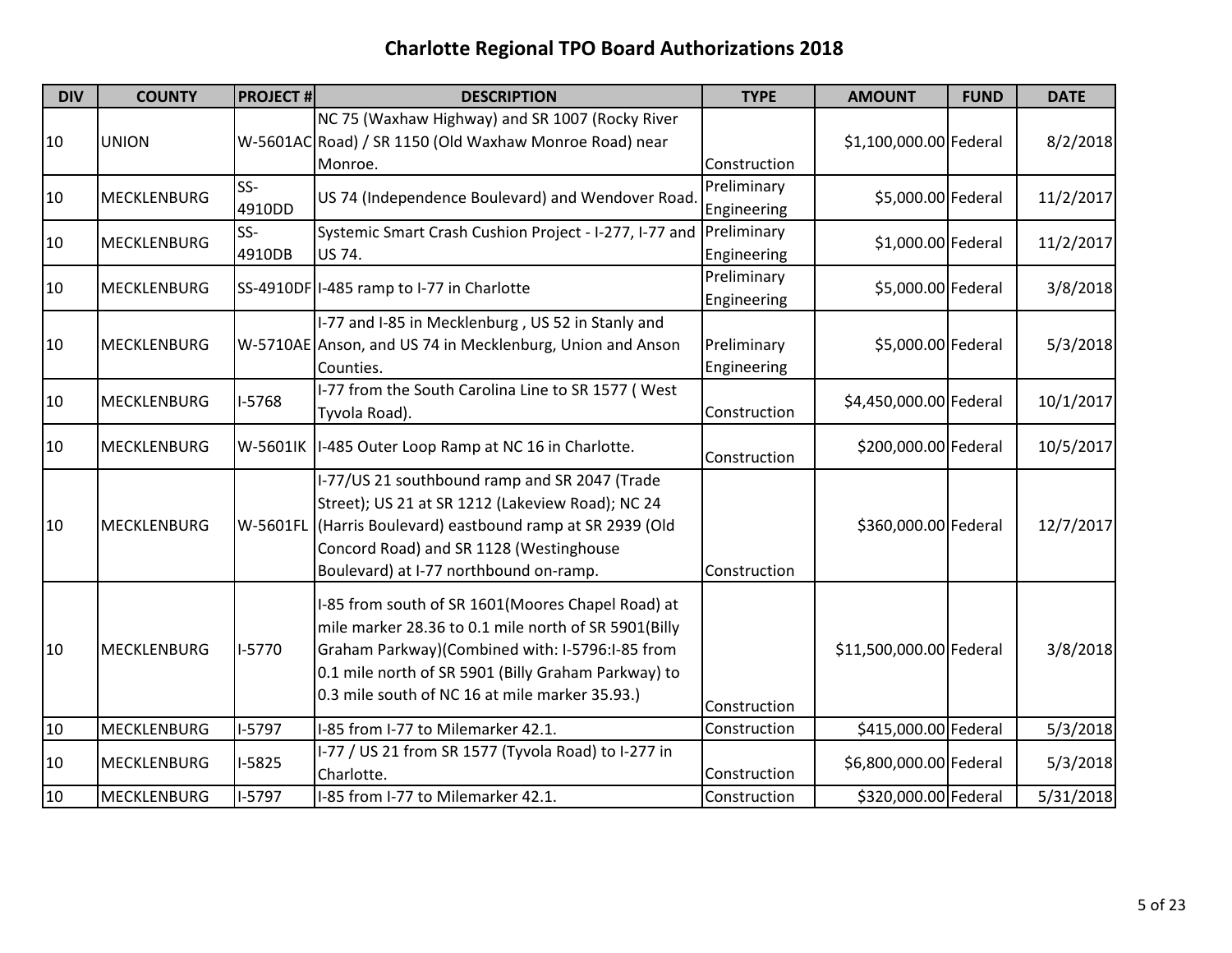| <b>DIV</b> | <b>COUNTY</b>                   | <b>PROJECT#</b> | <b>DESCRIPTION</b>                                                                                                                                                          | <b>TYPE</b>  | <b>AMOUNT</b>            | <b>FUND</b> | <b>DATE</b> |
|------------|---------------------------------|-----------------|-----------------------------------------------------------------------------------------------------------------------------------------------------------------------------|--------------|--------------------------|-------------|-------------|
| 10         | <b>MECKLENBURG</b>              | $I-5714$        | I-77 at SR 2136 (Gilead Road) interchange (combined<br>with: U-5114- US 21 (Statesville Road) and SR 2136<br>(Gilead Road)).                                                | Construction | \$11,800,000.00 Federal  |             | 6/28/2018   |
| 10         | <b>MECKLENBURG</b>              | $I-3803B(L)$    | I-85 from south of SR 2894 (Speedway-Concord Mills<br>Boulevard) in Mecklenburg County to NC 73 in<br>Cabarrus County.                                                      | Construction | \$1,500,000.00 Federal   |             | 8/2/2018    |
| 10         | <b>MECKLENBURG</b>              | W-<br>5710GA    | US 52 from Norwood City Limits northward to NC 138.                                                                                                                         | Construction | \$139,000.00 Federal     |             | 8/2/2018    |
| 10         | <b>MECKLENBURG</b>              |                 | I-77 and I-85 in Mecklenburg County, US 52 in Stanly<br>W-5710AE County and Anson County, and US 74 in Mecklenburg<br>County, Union County and Anson County.                | Construction | \$245,000.00 Federal     |             | 8/2/2018    |
| 10         | <b>MECKLENBURG</b>              | $I-5827$        | I-485 from Idlewild Road to US 74.                                                                                                                                          | Construction | \$3,300,000.00 Federal   |             | 9/6/2018    |
| 10         | <b>MECKLENBURG</b>              | $I-5798$        | I-485 from I-85 to Rocky River Road.                                                                                                                                        | Construction | \$8,300,000.00 Federal   |             | 9/6/2018    |
| 10         | MECKLENBURG,<br><b>CABARRUS</b> | I-3803B         | I-85 from south of SR 2894 (Speedway-Concord Mills<br>Boulevard) in Mecklenburg County to NC 73 in<br>Cabarrus County, 6.800 miles.                                         | Construction | (\$2,301,844.00) Federal |             | 10/1/2017   |
| 10         | CABARRUS,<br><b>MECKLENBURG</b> | I-3803B         | I-85 from south of SR 2894 (Speedway-Concord Mills<br>Boulevard) in Mecklenburg County to NC 73 in<br>Cabarrus County, 8.968 miles.                                         | Construction | \$16,121,000.00 Federal  |             | 10/1/2017   |
| 10         | <b>MECKLENBURG</b>              | I-5006          | I-85 North and Southbound from the Gaston County<br>Line to the beginning of concrete pavement in<br>Mecklenburg County near<br>SR 1601 (Moore's Chapel Road), 0.650 miles. | Construction | (\$25,540.50) Federal    |             | 10/1/2017   |
| 10         | <b>MECKLENBURG</b>              | I-5006          | I-85 North and Southbound from the Gaston County<br>Line to the beginning of concrete pavement in<br>Mecklenburg County near<br>SR 1601 (Moore's Chapel Road), 0.650 miles. | Construction | \$139,575.00 Federal     |             | 10/1/2017   |
| 10         | <b>MECKLENBURG</b>              | $I-4720$        | I-77 from I-277 (Exit 9) to the South Carolina State<br>Line, 8.700 miles.                                                                                                  | Construction | (\$61,930.00) Federal    |             | 10/1/2017   |
| 10         | <b>MECKLENBURG</b>              | $I-4720$        | I-77 from I-277 (Exit 9) to the South Carolina State<br>Line.                                                                                                               | Construction | \$337,650.00 Federal     |             | 10/1/2017   |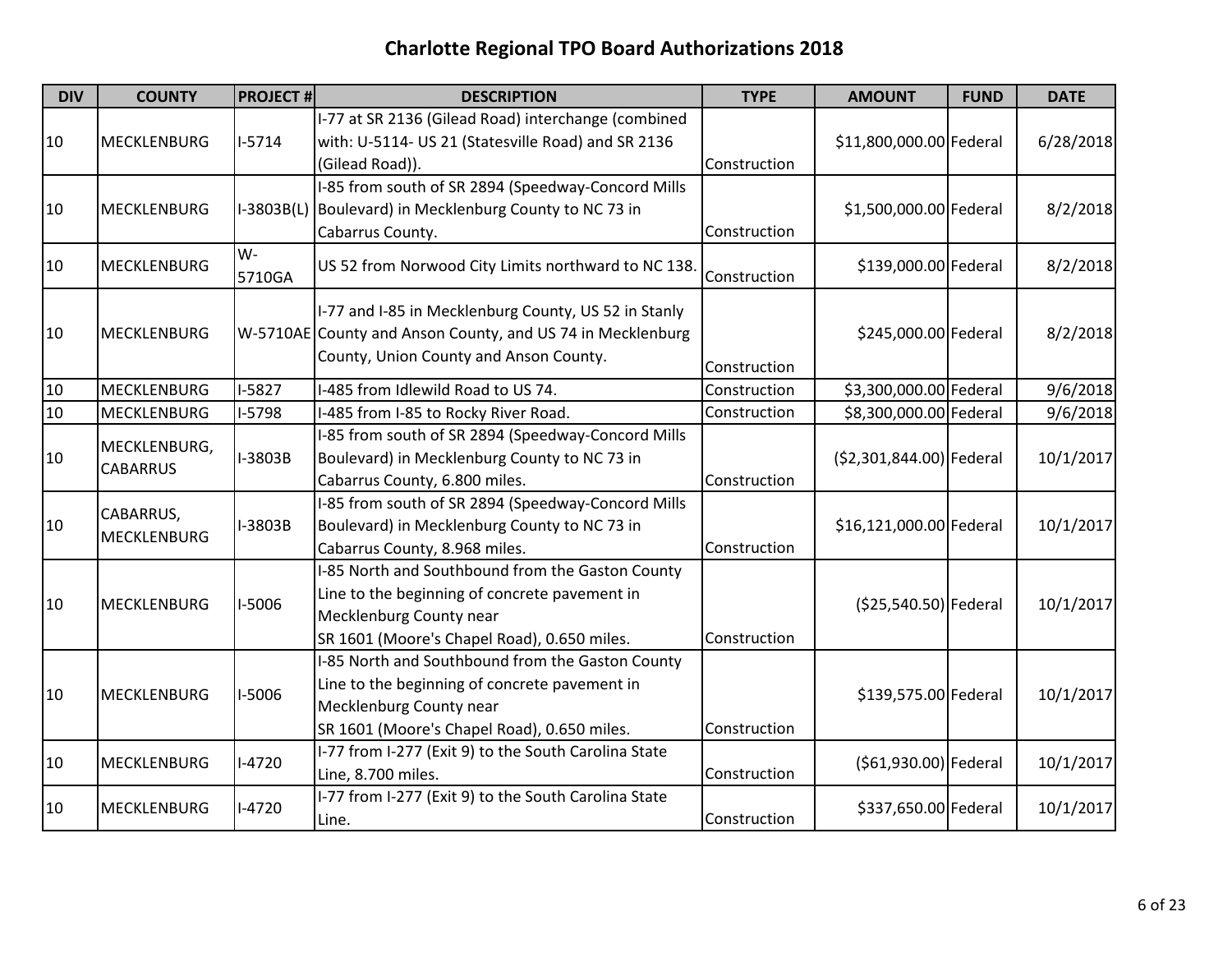| <b>DIV</b> | <b>COUNTY</b>      | <b>PROJECT#</b> | <b>DESCRIPTION</b>                                  | <b>TYPE</b>   | <b>AMOUNT</b>          | <b>FUND</b> | <b>DATE</b> |
|------------|--------------------|-----------------|-----------------------------------------------------|---------------|------------------------|-------------|-------------|
|            | <b>MECKLENBURG</b> | U-5107          | Construct Transportation Improvements at the        |               |                        |             | 1/4/2018    |
| 10         |                    |                 | Marion Diehl Center (Queens University).            | Construction  | \$482,000.00 Federal   |             |             |
|            |                    |                 | <b>NC16</b>                                         |               |                        |             |             |
| 10         | <b>MECKLENBURG</b> | U-4440C         | <b>FROM I-85 TO I-485</b>                           |               | \$75,569.08 Federal    |             | 1/16/2018   |
|            |                    |                 | ITS COMMUNICATIONS INFRASTRUCTURE                   | Construction  |                        |             |             |
| 10         | MECKLENBURG        | U-0209B         | <b>US74</b>                                         | Right of      | \$5,484,000.00 Federal |             | 10/1/2017   |
|            |                    |                 |                                                     | Way/Utilities |                        |             |             |
| 10         | <b>MECKLENBURG</b> | U-0209B         | <b>US74</b>                                         | Construction  | \$205,000.00 Federal   |             | 10/1/2017   |
| 10         | UNION,             | R-3329          | <b>US74</b>                                         |               | \$5,484,000.00 Federal |             | 10/1/2017   |
|            | <b>MECKLENBURG</b> |                 |                                                     | Construction  |                        |             |             |
| 10         | MECKLENBURG        | R-2248E         | <b>CHAR LOOP</b>                                    | Construction  | \$4,166,667.00 Federal |             | 10/1/2017   |
| 10         | MECKLENBURG        | R-2248E         | <b>CHAR LOOP</b>                                    | Construction  | \$1,317,333.00 Federal |             | 10/1/2017   |
| 10         | <b>MECKLENBURG</b> | C-5613BB        | Wilkinson Boulevard from Old Dowd Road to           | Preliminary   | \$5,000.00 Federal     |             | 12/7/2017   |
|            |                    |                 | Morehead Street.                                    | Engineering   |                        |             |             |
| 10         | MECKLENBURG        | C-5613BC        | Steele Creek Road from Westinghouse to South Tryon  | Preliminary   | \$5,000.00 Federal     |             | 12/7/2017   |
|            |                    |                 |                                                     | Engineering   |                        |             |             |
| 10         | <b>MECKLENBURG</b> | C-5613BD        | Arrowood Road from South Tryon to South Boulevard.  | Preliminary   | \$5,000.00 Federal     |             | 12/7/2017   |
|            |                    |                 |                                                     | Engineering   |                        |             |             |
| 10         | <b>MECKLENBURG</b> | C-5613BE        | Mallard Creek Road from Harris Boulevard to         | Preliminary   | \$5,000.00 Federal     |             | 12/7/2017   |
|            |                    |                 | Governor Hunt.                                      | Engineering   |                        |             |             |
|            |                    |                 | Harris Boulevard from University City Boulevard to  |               |                        |             |             |
| 10         | <b>MECKLENBURG</b> | C-5613BA        | Rocky River Road and Old Concord Road to McLean     | Preliminary   | \$5,000.00 Federal     |             | 12/7/2017   |
|            |                    |                 | Road.                                               | Engineering   |                        |             |             |
| 10         | MECKLENBURG        | $C-5613I$       | NC 51 (Pineville-Matthews Road).                    | Preliminary   | \$5,000.00 Federal     |             | 5/3/2018    |
|            |                    |                 |                                                     | Engineering   |                        |             |             |
| 10         | <b>MECKLENBURG</b> | C-5613D         | NC 51 to Sam Newell Road and Trade Street.          | Preliminary   | \$50,000.00 Federal    |             | 6/28/2018   |
|            |                    |                 |                                                     | Engineering   |                        |             |             |
| 10         | MECKLENBURG        | $C-5621$        | Intersection of US 21 and SR 2697 (Catawba Avenue). | Preliminary   | \$830,000.00 Federal   |             | 9/6/2018    |
|            |                    |                 |                                                     | Engineering   |                        |             |             |
| 10         | MECKLENBURG        | $C-5538$        | Charlotte-Intersection of Tuckaseegee / Berryhill / | Right of      | \$662,000.00 Federal   |             | 11/2/2017   |
|            |                    |                 | <b>Thrift Roads</b>                                 | Way/Utilities |                        |             |             |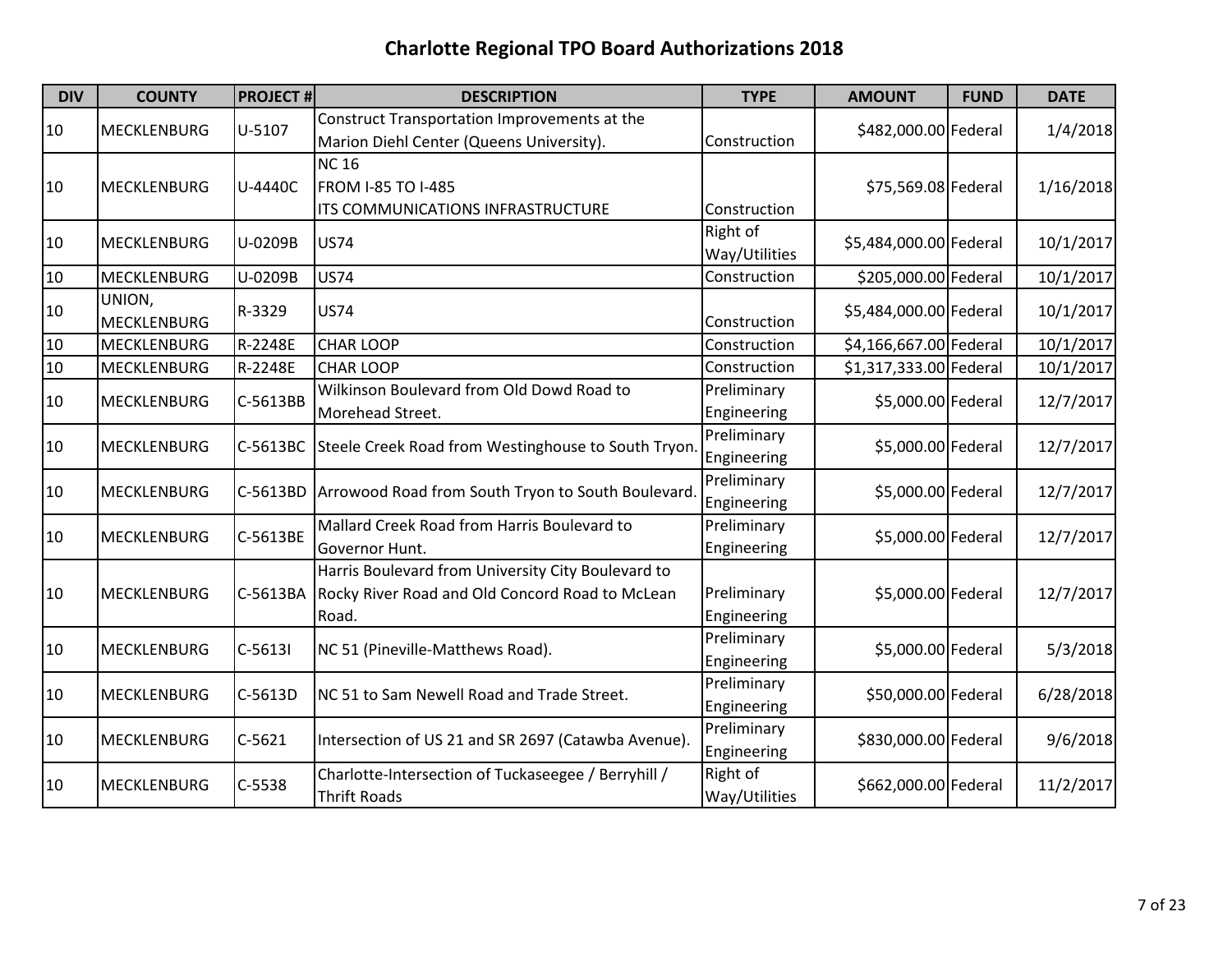| <b>DIV</b> | <b>COUNTY</b>      | <b>PROJECT#</b> | <b>DESCRIPTION</b>                                     | <b>TYPE</b>   | <b>AMOUNT</b>           | <b>FUND</b> | <b>DATE</b> |
|------------|--------------------|-----------------|--------------------------------------------------------|---------------|-------------------------|-------------|-------------|
|            |                    |                 | Main Street, NC 115 (Old Statesville Road) / SR 2004   |               |                         |             |             |
| 10         | <b>MECKLENBURG</b> | U-5908          | (Mount Holly-Huntersville Road) to south of Ramah      | Right of      | \$2,000,000.00 Federal  |             | 4/5/2018    |
|            |                    |                 | Church Road.                                           | Way/Utilities |                         |             |             |
|            |                    |                 | I-77 at Hambright Road Interchange; convert grade      |               |                         |             |             |
| 10         | <b>MECKLENBURG</b> | I-5405B         | separation to HOT Lane Direct Connection               |               | \$11,334,000.00 Federal |             | 10/1/2017   |
|            |                    |                 | Interchange.                                           | Construction  |                         |             |             |
|            |                    |                 | I-77 at Lakeview Road Interchange; convert grade       |               |                         |             |             |
| 10         | <b>MECKLENBURG</b> | I-5405A         | separation to HOT Lane Direct Connection               |               | \$12,334,000.00 Federal |             | 10/1/2017   |
|            |                    |                 | Interchange.                                           | Construction  |                         |             |             |
| 10         | <b>MECKLENBURG</b> | $C-5542$        | South Tryon Street from Queen Anne Drive to Nations    |               | \$502,362.00 Federal    |             | 10/5/2017   |
|            |                    |                 | Ford Road.                                             | Construction  |                         |             |             |
| 10         | <b>MECKLENBURG</b> | $C-5533$        | The intersection of SR 5469 (Shopton Road) and SR      |               | \$1,274,412.00 Federal  |             | 12/7/2017   |
|            |                    |                 | 1156 (Beam Road).                                      | Construction  |                         |             |             |
| 10         | <b>MECKLENBURG</b> | C-5534          | SR 4979 (Ballantyne Commons Parkway-McKee Road)        |               | \$1,504,054.00 Federal  |             | 6/28/2018   |
|            |                    |                 | and NC 16 (Providence Road).                           | Construction  |                         |             |             |
|            |                    |                 | Harris Boulevard from University City Boulevard to     |               |                         |             |             |
| 10         | <b>MECKLENBURG</b> | C-5613BA        | Rocky River Road and Old Concord Road to McLean        |               | \$510,000.00 Federal    |             | 8/2/2018    |
|            |                    |                 | Road.                                                  | Construction  |                         |             |             |
|            |                    |                 | Barton Creek Greenway connecting Mallard Creek         |               |                         |             |             |
| 10         | <b>MECKLENBURG</b> | C-5537          | Greenway north of Tryon Street to JW Clay Boulevard    |               | \$1,729,838.00 Federal  |             | 8/2/2018    |
|            |                    |                 |                                                        | Construction  |                         |             |             |
| 10         | <b>MECKLENBURG</b> | C-5225B         | Toby Creek Greenway from Rockland Drive to Blue        |               | \$1,200,000.00 Federal  |             | 9/6/2018    |
|            |                    |                 | Rock Drive.                                            | Construction  |                         |             |             |
| 10         | CABARRUS,          | U-6032          | SR 2464 (Odell School Road) from I-485 to Concord      | Preliminary   | \$1,050,000.00 State    |             | 10/5/2017   |
|            | MECKLENBURG        |                 | Mills Boulevard.                                       | Engineering   |                         |             |             |
| 10         | <b>MECKLENBURG</b> | P-5702          | Norfolk Southern Mainline (track milepost 376).        | Preliminary   | \$100,000.00 State      |             | 11/2/2017   |
|            |                    |                 |                                                        | Engineering   |                         |             |             |
|            |                    |                 | Norfolk Southern Railroad. Extend Clanton Road to      |               |                         |             |             |
|            |                    |                 | Wilkinson Boulevard (US 29 & US 74) with grade         |               |                         |             |             |
| 10         | <b>MECKLENBURG</b> | P-5730          | separation of the Norfolk Southern Railroad. Close the |               | \$2,000,000.00 State    |             | 11/2/2017   |
|            |                    |                 | Donald Ross crossing at the Norfolk Southern Railroad  | Preliminary   |                         |             |             |
|            |                    |                 | (Crossing #716178E).                                   | Engineering   |                         |             |             |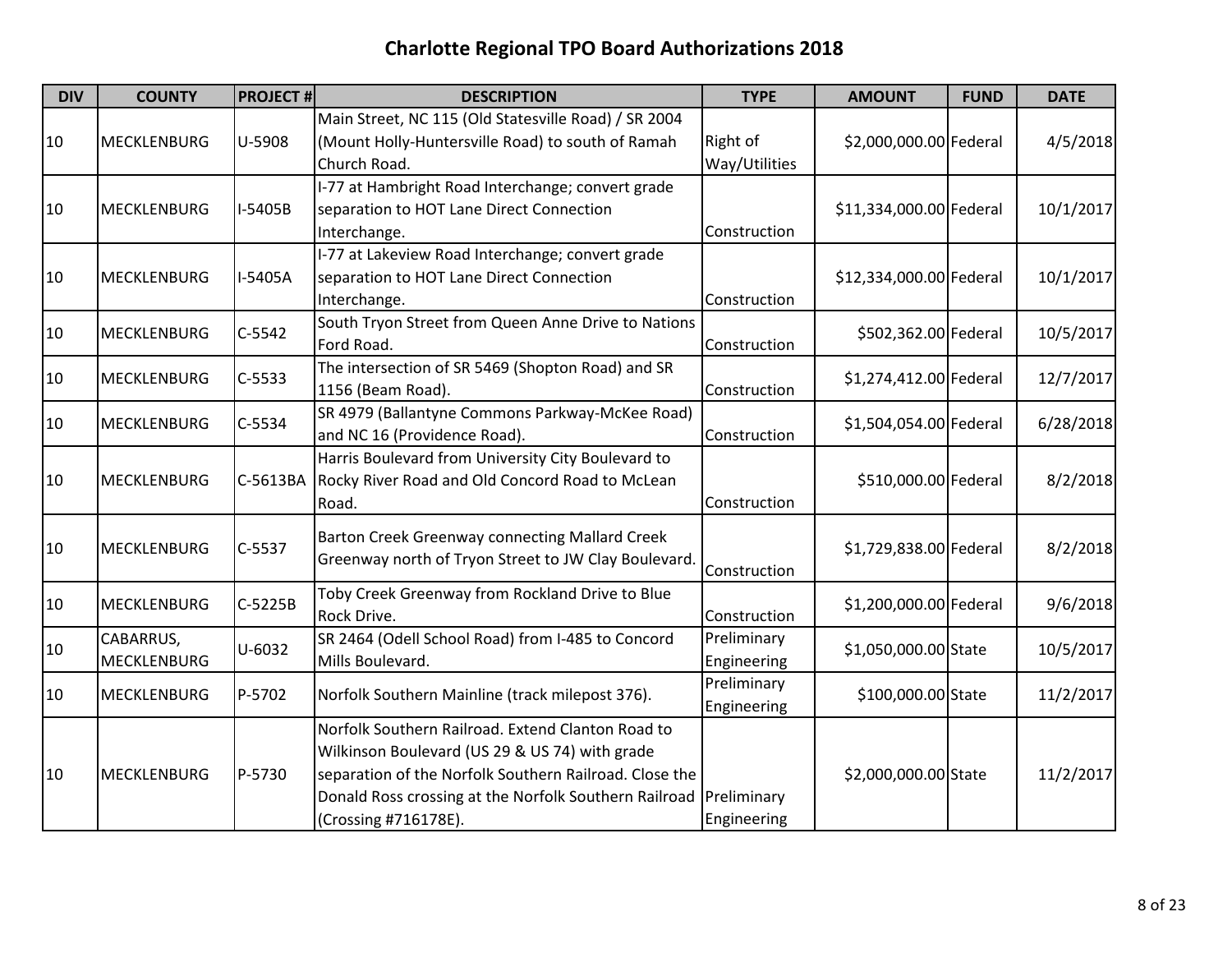| <b>DIV</b> | <b>COUNTY</b>      | <b>PROJECT#</b> | <b>DESCRIPTION</b>                                                                              | <b>TYPE</b>                | <b>AMOUNT</b>         | <b>FUND</b> | <b>DATE</b> |
|------------|--------------------|-----------------|-------------------------------------------------------------------------------------------------|----------------------------|-----------------------|-------------|-------------|
| 10         | MECKLENBURG        | R-0211EC        | I-485 (Charlotte Outer Loop) at SR 3468 (Weddington<br>Road).                                   | Preliminary<br>Engineering | \$10,000.00 State     |             | 12/7/2017   |
| 10         | <b>MECKLENBURG</b> | B-5990          | Replace bridge 1 over Sugar Creek on SR 1138.                                                   | Preliminary<br>Engineering | \$10,000.00 State     |             | 3/8/2018    |
| 10         | <b>UNION</b>       | B-5991          | Replace bridge 21 over Stewarts Creek on SR 1681.                                               | Preliminary<br>Engineering | \$10,000.00 State     |             | 3/8/2018    |
| 10         | <b>MECKLENBURG</b> | B-5990          | Replace bridge 1 over Sugar Creek on SR 1138.                                                   | Preliminary<br>Engineering | \$100,000.00 State    |             | 4/5/2018    |
| 10         | <b>MECKLENBURG</b> | R-2555B         | SR 5544 from NC 73 (Sam Furr Road) to SR 2151<br>(Jetton Road).                                 | Preliminary<br>Engineering | \$1,200,000.00 State  |             | 5/3/2018    |
| 10         | <b>MECKLENBURG</b> | U-5804B         | SR 3448 (South Trade Street) from Four Mile Creek to<br>Weddington Road.                        | Preliminary<br>Engineering | \$110,000.00 State    |             | 5/3/2018    |
| 10         | <b>UNION</b>       | U-5808          | SR 1362 (Chestnut Lane Connector) from Matthews<br>Indian Trail Road to SR 1368 (Gribble Road). | Preliminary<br>Engineering | \$700,000.00 State    |             | 8/2/2018    |
| 10         | <b>MECKLENBURG</b> | P-5705B         | Charlotte Gateway Station.                                                                      | Preliminary<br>Engineering | \$4,000,000.00 State  |             | 8/2/2018    |
| 10         | <b>MECKLENBURG</b> | U-5807          | SR 2136 (Gilead Road) from US 21 (Statesville Road) to Preliminary<br><b>NC 115.</b>            | Engineering                | \$1,400,000.00 State  |             | 8/2/2018    |
| 10         | <b>MECKLENBURG</b> | R-2555B         | SR 5544 from NC 73 (Sam Furr Road) to SR 2151<br>(Jetton Road).                                 | Right of<br>Way/Utilities  | \$6,182,000.00 State  |             | 3/8/2018    |
| 10         | <b>MECKLENBURG</b> | R-2555B         | SR 5544 from NC 73 (Sam Furr Road) to SR 2151<br>(Jetton Road).                                 | Right of<br>Way/Utilities  | \$18,030,000.00 State |             | 3/8/2018    |
| 10         | <b>MECKLENBURG</b> | R-0211EC        | I-485 (Charlotte Outer Loop) at SR 3468 (Weddington<br>Road).                                   | Right of<br>Way/Utilities  | \$6,100,000.00 State  |             | 8/2/2018    |
| 10         | <b>MECKLENBURG</b> |                 | U-4714AB SR 1009 (John Street - Old Monroe Road) at I-485.                                      | Right of<br>Way/Utilities  | \$1,000,000.00 State  |             | 8/2/2018    |
| 10         | <b>MECKLENBURG</b> | U-5804B         | SR 3448 (South Trade Street) from Four Mile Creek to<br>Weddington Road.                        | Right of<br>Way/Utilities  | \$110,000.00 State    |             | 9/6/2018    |
| 10         | <b>MECKLENBURG</b> | U-5804B         | SR 3448 (South Trade Street) from Four Mile Creek to<br>Weddington Road.                        | Construction               | \$500,000.00 State    |             | 9/6/2018    |
| 10         | <b>MECKLENBURG</b> | U-6069          | US 21 (Statesville Road) from NC 24 (Harris Boulevard)<br>to SR 2136 (Gilead Road).             | Preliminary<br>Engineering | \$1,500,000.00 State  |             | 10/5/2017   |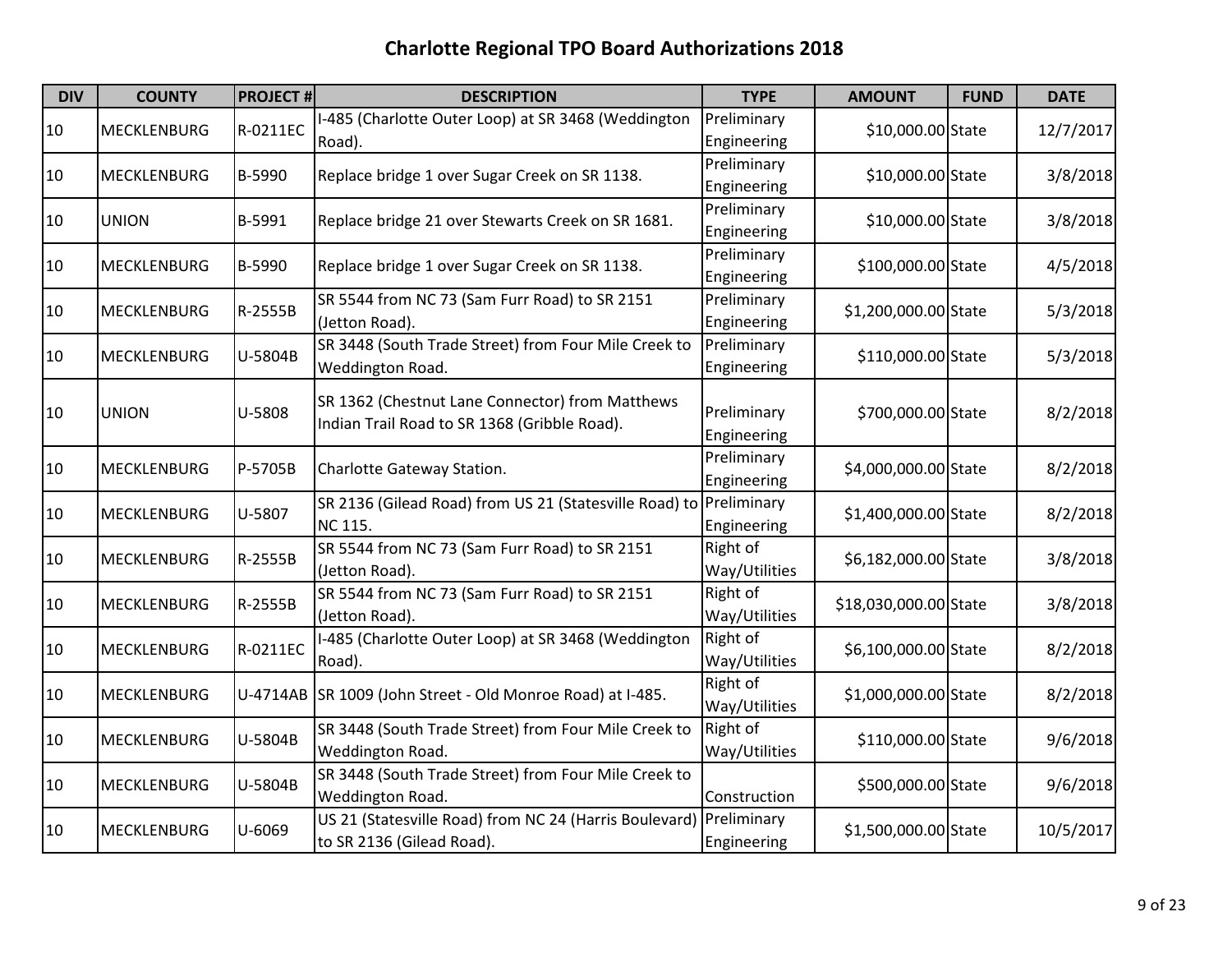| <b>DIV</b> | <b>COUNTY</b>      | <b>PROJECT#</b> | <b>DESCRIPTION</b>                                                                          | <b>TYPE</b> | <b>AMOUNT</b>          | <b>FUND</b> | <b>DATE</b> |
|------------|--------------------|-----------------|---------------------------------------------------------------------------------------------|-------------|------------------------|-------------|-------------|
|            |                    |                 | NC 51 (Matthews Township Parkway) from SR 3356                                              |             |                        |             |             |
| 10         | <b>MECKLENBURG</b> | U-5763          | (Sardis Road) to SR 1010 (East John Street/Monroe                                           | Preliminary | \$800,000.00 State     |             | 11/2/2017   |
|            |                    |                 | Road).                                                                                      | Engineering |                        |             |             |
| 10         | <b>UNION</b>       | B-5949          | Replace bridge 53 over Stewarts Creek on NC 200.                                            | Preliminary | \$10,000.00 State      |             | 12/7/2017   |
|            |                    |                 |                                                                                             | Engineering |                        |             |             |
|            |                    |                 | NC 73 (Sam Furr Road) from SR 5544 (West Catawba                                            |             |                        |             |             |
| 10         | <b>MECKLENBURG</b> | U-5765          | Avenue) to SR 2316 (Northcross Avenue).                                                     | Preliminary | \$10,000.00 State      |             | 12/7/2017   |
|            |                    |                 |                                                                                             | Engineering |                        |             |             |
| 10         | <b>MECKLENBURG</b> | U-6084          | NC 16 (Brookshire Boulevard) at SR 2004 (Mount Holly                                        | Preliminary | \$1,110,000.00 State   |             | 12/7/2017   |
|            |                    |                 | Huntersville Road).                                                                         | Engineering |                        |             |             |
| 10         | <b>UNION</b>       | U-5764          | US 74 from Hanover Drive to SR 1007 (Rocky River                                            | Preliminary | \$1,800,000.00 State   |             | 12/7/2017   |
|            |                    |                 | Road).                                                                                      | Engineering |                        |             |             |
| 10         | <b>MECKLENBURG</b> | R-5721B         | NC 73 from Vance Road Extension/Beatties Ford Road                                          | Preliminary | \$500,000.00 State     |             | 1/4/2018    |
|            |                    |                 | to SR 5544 (West Catawba Avenue).                                                           | Engineering |                        |             |             |
|            |                    |                 | NC 73 (Sam Furr Road) from SR 5544 (West Catawba<br>Avenue) to SR 2316 (Northcross Avenue). |             |                        |             |             |
| 10         | <b>MECKLENBURG</b> | U-5765          |                                                                                             | Preliminary | \$500,000.00 State     |             | 1/4/2018    |
|            |                    |                 |                                                                                             | Engineering |                        |             |             |
| 10         | <b>MECKLENBURG</b> | U-5766          | NC 160 from South Carolina line to I-485.                                                   | Preliminary | \$2,400,000.00 State   |             | 1/4/2018    |
|            |                    |                 |                                                                                             | Engineering |                        |             |             |
| 10         | <b>MECKLENBURG</b> | U-6084          | NC 16 (Brookshire Boulevard) at SR 2004 (Mount Holly Preliminary                            |             | (\$1,000,000.00) State |             | 2/1/2018    |
|            |                    |                 | Huntersville Road).                                                                         | Engineering |                        |             |             |
| 10         | <b>MECKLENBURG</b> | B-5983          | Replace bridge 54 over Southern Railroad on NC 160.                                         | Preliminary | \$10,000.00 State      |             | 3/8/2018    |
|            |                    |                 |                                                                                             | Engineering |                        |             |             |
| 10         | <b>MECKLENBURG</b> | B-5984          | Replace bridge 88 over Southern Railroad on NC 49.                                          | Preliminary | \$10,000.00 State      |             | 3/8/2018    |
|            |                    |                 |                                                                                             | Engineering |                        |             |             |
| 10         | <b>MECKLENBURG</b> | B-5984          | Replace bridge 88 over Southern Railroad on NC 49.                                          | Preliminary | \$100,000.00 State     |             | 4/5/2018    |
|            |                    |                 |                                                                                             | Engineering |                        |             |             |
| 10         | <b>MECKLENBURG</b> | B-5983          | Replace bridge 54 over Southern Railroad on NC 160.                                         | Preliminary | \$100,000.00 State     |             | 4/5/2018    |
|            |                    |                 |                                                                                             | Engineering |                        |             |             |
| 10         | <b>MECKLENBURG</b> | U-5772          | NC 115 (Old Statesville Road) from NC 24 (Harris                                            | Preliminary | \$3,000,000.00 State   |             | 8/2/2018    |
|            |                    |                 | Boulevard) to I-485.                                                                        | Engineering |                        |             |             |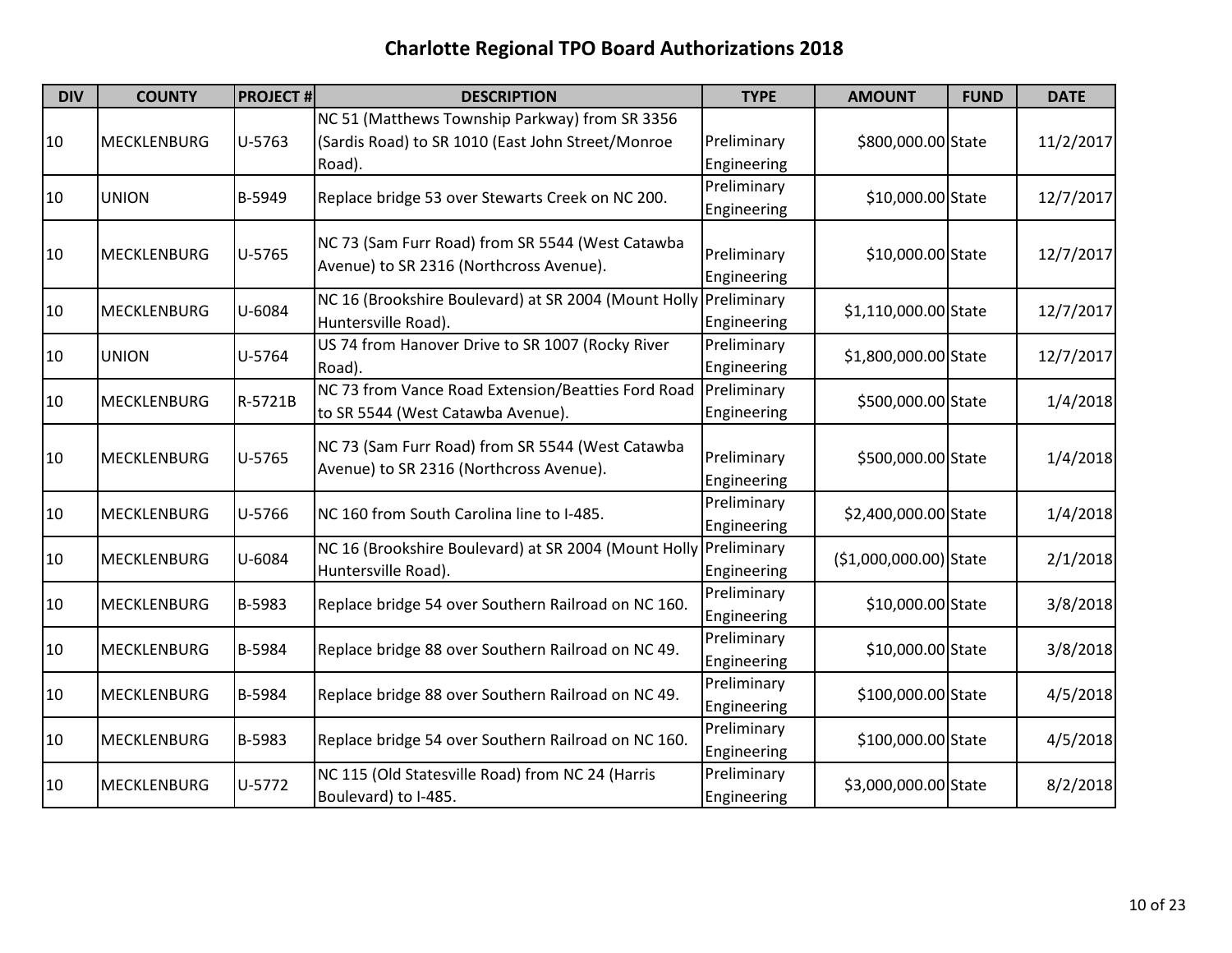| <b>DIV</b> | <b>COUNTY</b>      | <b>PROJECT#</b> | <b>DESCRIPTION</b>                                                                                         | <b>TYPE</b>                | <b>AMOUNT</b>         | <b>FUND</b> | <b>DATE</b> |
|------------|--------------------|-----------------|------------------------------------------------------------------------------------------------------------|----------------------------|-----------------------|-------------|-------------|
| 10         | <b>MECKLENBURG</b> | U-5762          | NC 160 (Steele Creek Road) at intersection of NC 160<br>(Steele Creek Road) and SR 1106 (Hamilton Road).   | Right of<br>Way/Utilities  | \$140,000.00 State    |             | 3/8/2018    |
| 10         | <b>MECKLENBURG</b> | U-5762          | NC 160 (Steele Creek Road) at intersection of NC 160<br>(Steele Creek Road) and SR 1106 (Hamilton Road).   | Right of<br>Way/Utilities  | \$150,000.00 State    |             | 9/6/2018    |
| 10         | <b>MECKLENBURG</b> | P-5705BA        | Charlotte Gateway Station - track, structure and<br>signals.                                               | Construction               | \$1,500,000.00 State  |             | 2/1/2018    |
| 10         | <b>MECKLENBURG</b> | U-6084          | NC 16 (Brookshire Boulevard) at SR 2004 (Mount Holly<br>Huntersville Road).                                | Construction               | \$2,000,000.00 State  |             | 3/8/2018    |
| 10         | <b>MECKLENBURG</b> | U-5762          | NC 160 (Steele Creek Road) at intersection of NC 160<br>(Steele Creek Road) and SR 1106 (Hamilton Road).   | Construction               | \$1,300,000.00 State  |             | 3/8/2018    |
| 10         | <b>MECKLENBURG</b> | P-5705BA        | Charlotte Gateway Station - track, structure and<br>signals.                                               | Construction               | \$21,419,098.63 State |             | 5/3/2018    |
| 10         | <b>MECKLENBURG</b> | P-5705BB        | Charlotte Gateway Station - platform and canopy.                                                           | Construction               | \$7,080,901.37 State  |             | 5/3/2018    |
| 10         | <b>MECKLENBURG</b> | U-6084          | NC 16 (Brookshire Boulevard) at SR 2004 (Mount Holly<br>Huntersville Road).                                | Construction               | \$2,000,000.00 State  |             | 7/1/2018    |
| 10         | <b>MECKLENBURG</b> | U-6084          | NC 16 (Brookshire Boulevard) at SR 2004 (Mount Holly<br>Huntersville Road).                                | Construction               | \$466,666.68 State    |             | 9/6/2018    |
| 10         | <b>MECKLENBURG</b> | $1-5770$        | I-85 from 0.7 mile north of the Gaston County line to<br>0.1 mile north of SR 5901 (Billy Graham Parkway). | Preliminary<br>Engineering | \$480,000.00 State    |             | 10/5/2017   |
| 10         | <b>MECKLENBURG</b> | $I-5825$        | I-77 / US 21 from SR 1577 (Tyvola Road) to I-277 in<br>Charlotte.                                          | Preliminary<br>Engineering | \$340,000.00 State    |             | 10/5/2017   |
| 10         | <b>MECKLENBURG</b> | I-5798          | I-485 from I-85 to Rocky River Road.                                                                       | Preliminary<br>Engineering | \$415,000.00 State    |             | 10/5/2017   |
| 10         | <b>UNION</b>       | U-5931          | US 74 at intersection of US 74 and Secrest Shortcut<br>Road.                                               | Preliminary<br>Engineering | \$450,000.00 State    |             | 12/7/2017   |
| 10         | <b>MECKLENBURG</b> | $I-5861$        | I-485 from 0.3 mile east of SR 2042 (Oakdale Road) to<br>0.2 mile east of NC 115.                          | Preliminary<br>Engineering | \$10,000.00 State     |             | 12/7/2017   |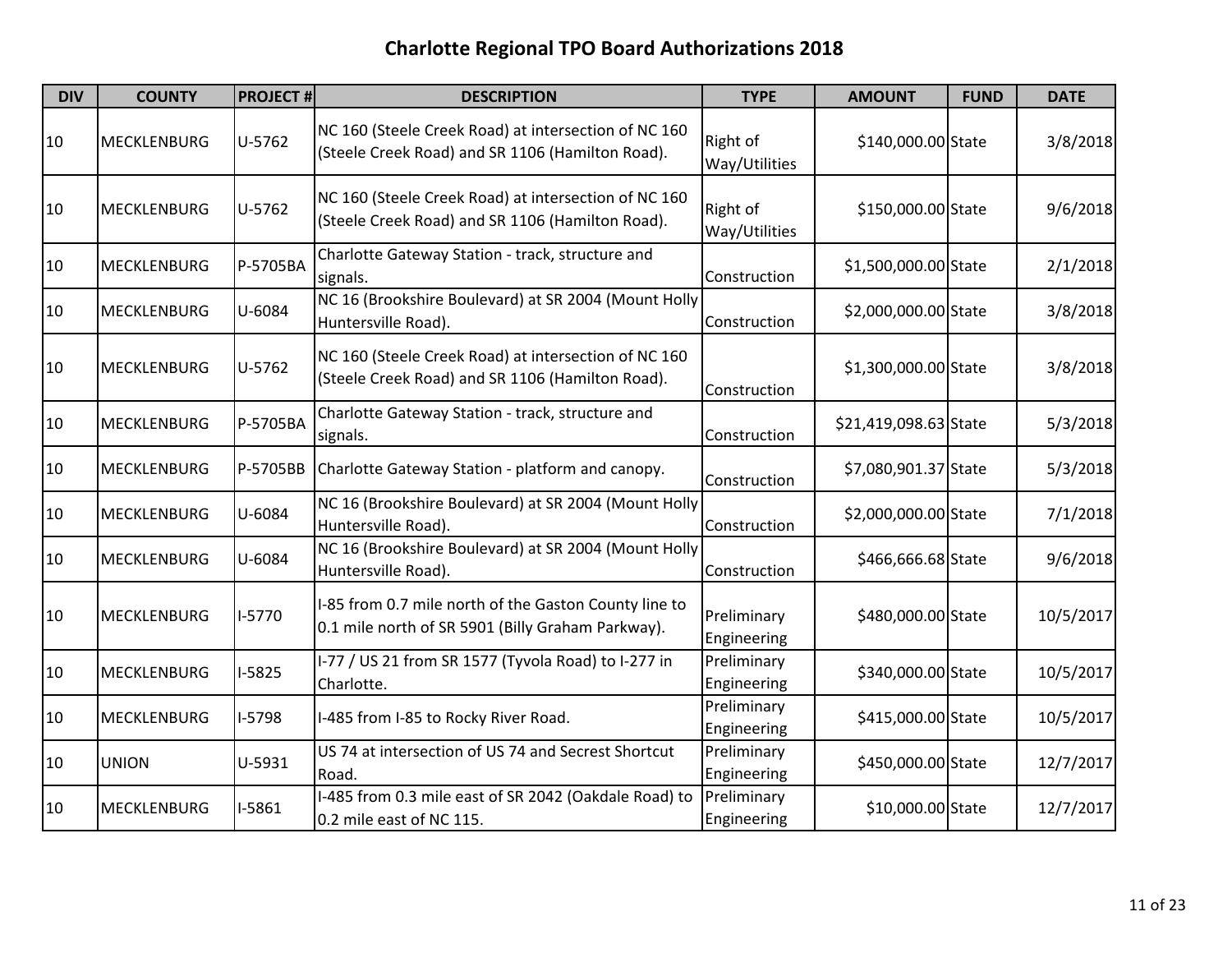| <b>DIV</b> | <b>COUNTY</b>      | <b>PROJECT#</b> | <b>DESCRIPTION</b>                                                                                    | <b>TYPE</b>                | <b>AMOUNT</b>      | <b>FUND</b> | <b>DATE</b> |
|------------|--------------------|-----------------|-------------------------------------------------------------------------------------------------------|----------------------------|--------------------|-------------|-------------|
| 10         | <b>MECKLENBURG</b> | I-5903          | I-485 from SR 1601 to 1 mile north of SR 1601.                                                        | Preliminary<br>Engineering | \$10,000.00 State  |             | 12/7/2017   |
| 10         | <b>MECKLENBURG</b> | I-5902          | I-485 from SR 1786 to NC 27.                                                                          | Preliminary<br>Engineering | \$10,000.00 State  |             | 12/7/2017   |
| 10         | <b>MECKLENBURG</b> | I-5904          | I-485 from Milemarker 43 to Milemarker 49.                                                            | Preliminary<br>Engineering | \$10,000.00 State  |             | 12/7/2017   |
| 10         | <b>MECKLENBURG</b> | I-5905          | I-85 from 0.2 mile west of NC 16 (Brookshire<br>Boulevard) to I-77.                                   | Preliminary<br>Engineering | \$10,000.00 State  |             | 12/7/2017   |
| 10         | <b>MECKLENBURG</b> | I-5906          | I-85 from I-77 to US 29/49 Connector.                                                                 | Preliminary<br>Engineering | \$10,000.00 State  |             | 12/7/2017   |
| 10         | <b>MECKLENBURG</b> | I-5837          | I-85 from Gaston County Line to 0.7 miles north of<br>Gaston County Line.                             | Preliminary<br>Engineering | \$10,000.00 State  |             | 12/7/2017   |
| 10         | <b>MECKLENBURG</b> | I-5860          | I-85 from SR 2472 W. Mallard Creek Church Road) to<br>0.8 mile north of SR 2467 (Mallard Creek Road). | Preliminary<br>Engineering | \$10,000.00 State  |             | 12/7/2017   |
| 10         | <b>MECKLENBURG</b> | $I-5828$        | I-485 from I-77 to 1.1 miles north of I-77 / US 21.                                                   | Preliminary<br>Engineering | \$10,000.00 State  |             | 12/7/2017   |
| 10         | <b>MECKLENBURG</b> | $I-5826$        | I-85 from Milemarker 42.1 to Milemarker 46.3.                                                         | Preliminary<br>Engineering | \$10,000.00 State  |             | 12/7/2017   |
| 10         | <b>MECKLENBURG</b> | $I-5827$        | I-485 from Idlewild Road to US 74.                                                                    | Preliminary<br>Engineering | \$300,000.00 State |             | 12/7/2017   |
| 10         | <b>MECKLENBURG</b> | $I-5797$        | I-85 from I-77 to Milemarker 42.1.                                                                    | Preliminary<br>Engineering | \$35,000.00 State  |             | 12/7/2017   |
| 10         | <b>MECKLENBURG</b> | $I-5861$        | I-485 from 0.3 mile east of SR 2042 (Oakdale Road) to<br>0.2 mile east of NC 115.                     | Preliminary<br>Engineering | \$700,000.00 State |             | 1/4/2018    |
| 10         | <b>MECKLENBURG</b> | I-5860          | I-85 from SR 2472 W. Mallard Creek Church Road) to<br>0.8 mile north of SR 2467 (Mallard Creek Road). | Preliminary<br>Engineering | \$550,000.00 State |             | 1/4/2018    |
| 10         | <b>MECKLENBURG</b> | $I-5826$        | I-85 from Milemarker 42.1 to Milemarker 46.3.                                                         | Preliminary<br>Engineering | \$500,000.00 State |             | 1/4/2018    |
| 10         | <b>MECKLENBURG</b> | $I-5828$        | I-485 from I-77 to 1.1 miles north of I-77 / US 21.                                                   | Preliminary<br>Engineering | \$300,000.00 State |             | 1/4/2018    |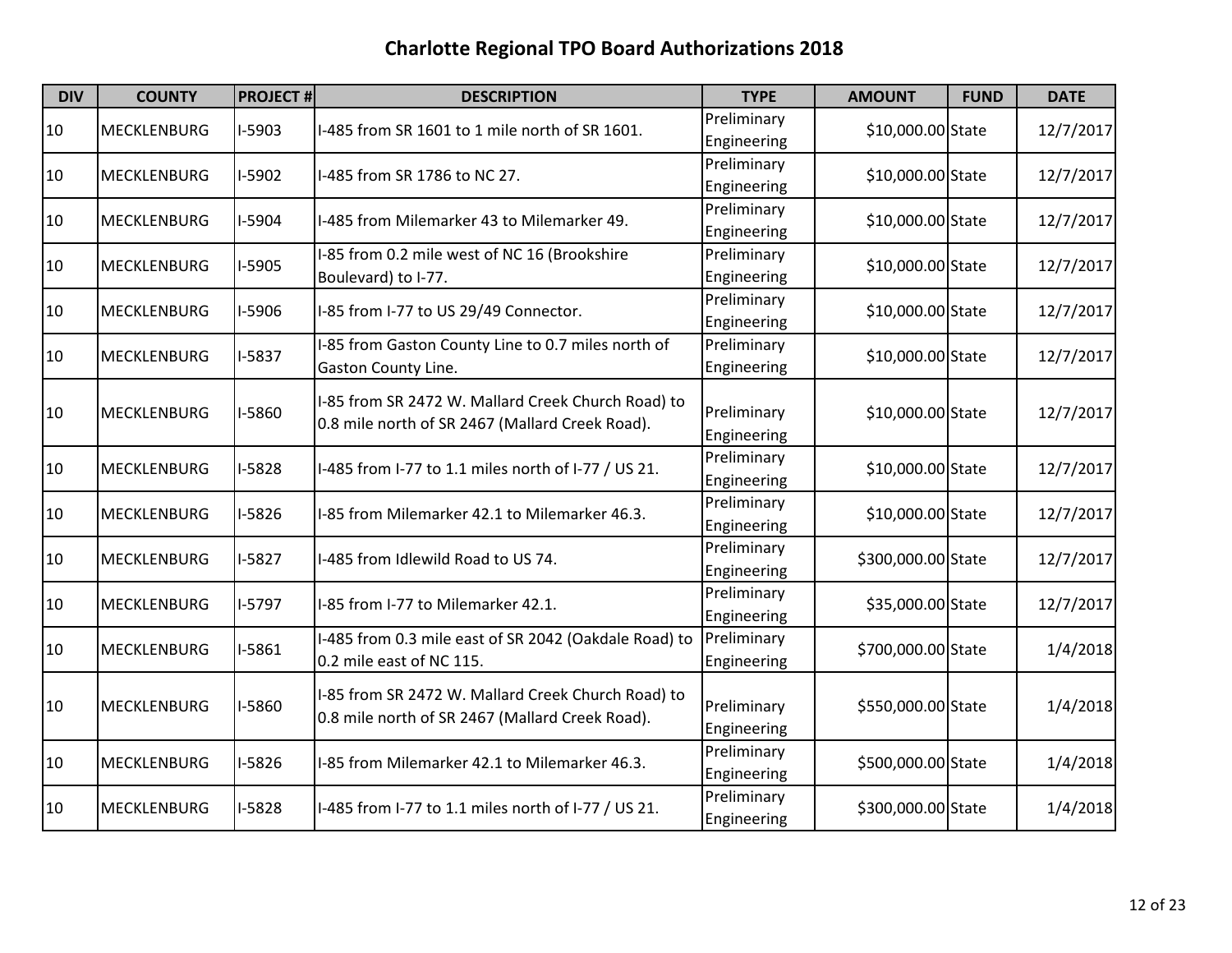| <b>DIV</b> | <b>COUNTY</b>                  | <b>PROJECT#</b> | <b>DESCRIPTION</b>                                    | <b>TYPE</b>   | <b>AMOUNT</b>        | <b>FUND</b> | <b>DATE</b> |
|------------|--------------------------------|-----------------|-------------------------------------------------------|---------------|----------------------|-------------|-------------|
| 10         | <b>MECKLENBURG</b>             | $I-5837$        | I-85 from Gaston County Line to 0.7 miles north of    | Preliminary   | \$50,000.00 State    |             | 1/4/2018    |
|            |                                |                 | <b>Gaston County Line.</b>                            | Engineering   |                      |             |             |
| 10         | <b>MECKLENBURG</b>             | $I-5718$        | I-77 from I-485 (Exit 1) to I-277 / NC 16 (Brookshire | Preliminary   | \$5,000,000.00 State |             | 4/5/2018    |
|            |                                |                 | Freeway) Exit 11.                                     | Engineering   |                      |             |             |
| 10         | <b>UNION</b>                   | $U-5723$        | Existing US 74/601 interchange.                       | Preliminary   | \$650,000.00 State   |             | 4/5/2018    |
|            |                                |                 |                                                       | Engineering   |                      |             |             |
| 10         | <b>MECKLENBURG</b>             | $I-6016$        | I-85 at I-485 interchange west of Charlotte.          | Preliminary   | \$10,000.00 State    |             | 5/31/2018   |
|            |                                |                 |                                                       | Engineering   |                      |             |             |
| 10         | <b>MECKLENBURG</b>             | $1 - 6012$      | I-85 at I-485 interchange northeast of Charlotte.     | Preliminary   | \$10,000.00 State    |             | 5/31/2018   |
|            |                                |                 |                                                       | Engineering   |                      |             |             |
|            |                                |                 |                                                       | Preliminary   |                      |             |             |
| 10         | <b>MECKLENBURG</b>             | $I-6017$        | I-85 at SR 2472 (Mallard Creek Road) interchange.     | Engineering   | \$10,000.00 State    |             | 5/31/2018   |
|            |                                |                 |                                                       | Preliminary   |                      |             |             |
| 10         | <b>MECKLENBURG</b>             | $I-6019$        | I-485 at NC 49 (South Tryon Street) interchange.      | Engineering   | \$10,000.00 State    |             | 5/31/2018   |
|            |                                |                 |                                                       | Preliminary   |                      |             |             |
| 10         | <b>MECKLENBURG</b>             | $1 - 6014$      | I-77 at I-85 interchange.                             | Engineering   | \$10,000.00 State    |             | 5/31/2018   |
|            |                                |                 |                                                       | Preliminary   |                      |             |             |
| 10         | <b>MECKLENBURG</b>             | $I-6013$        | I-85 at NC 24 (W.T. Harris Boulevard) interchange.    | Engineering   | \$10,000.00 State    |             | 5/31/2018   |
|            |                                |                 |                                                       | Preliminary   |                      |             |             |
| 10         | <b>MECKLENBURG</b>             | $I-6022$        | I-277, Kenilworth Avenue to Graham Street.            | Engineering   | \$10,000.00 State    |             | 5/31/2018   |
|            |                                |                 |                                                       | Preliminary   |                      |             |             |
| 10         | <b>MECKLENBURG</b>             | $I-6020$        | I-85 at NC 16 (Brookshire Boulevard) interchange.     | Engineering   | \$10,000.00 State    |             | 5/31/2018   |
|            |                                |                 | US 74 (Independence Boulevard) from I-277 to NC 27    | Preliminary   |                      |             |             |
| 10         | <b>MECKLENBURG</b>             | $U - 6103$      | (Albemarle Road).                                     | Engineering   | \$10,000.00 State    |             | 5/31/2018   |
|            |                                |                 | I-485 at NC 51 (Pineville - Matthews Road)            | Preliminary   |                      |             |             |
| 10         | <b>MECKLENBURG</b>             | $I-6015$        | interchange.                                          | Engineering   | \$10,000.00 State    |             | 5/31/2018   |
|            |                                |                 | I-277 (Brookshire Freeway) from west of I-77 to east  | Preliminary   |                      |             |             |
| 10         | $I-6052$<br><b>MECKLENBURG</b> |                 | of I-77.                                              | Engineering   | \$10,000.00 State    |             | 8/2/2018    |
|            |                                |                 | US 74 (Independence Boulevard) from Conference        | Right of      |                      |             |             |
| 10         | <b>MECKLENBURG</b>             | U-2509A         | Drive to Sardis Road North.                           | Way/Utilities | \$150,000.00 State   | 12/7/2017   |             |
|            |                                |                 | Charlotte Gateway Station - Wye Connection Track at   | Right of      | \$1,000,000.00 State |             |             |
| 10         | <b>MECKLENBURG</b>             | P-5705A         | Charlotte Junction.                                   | Way/Utilities |                      |             | 5/31/2018   |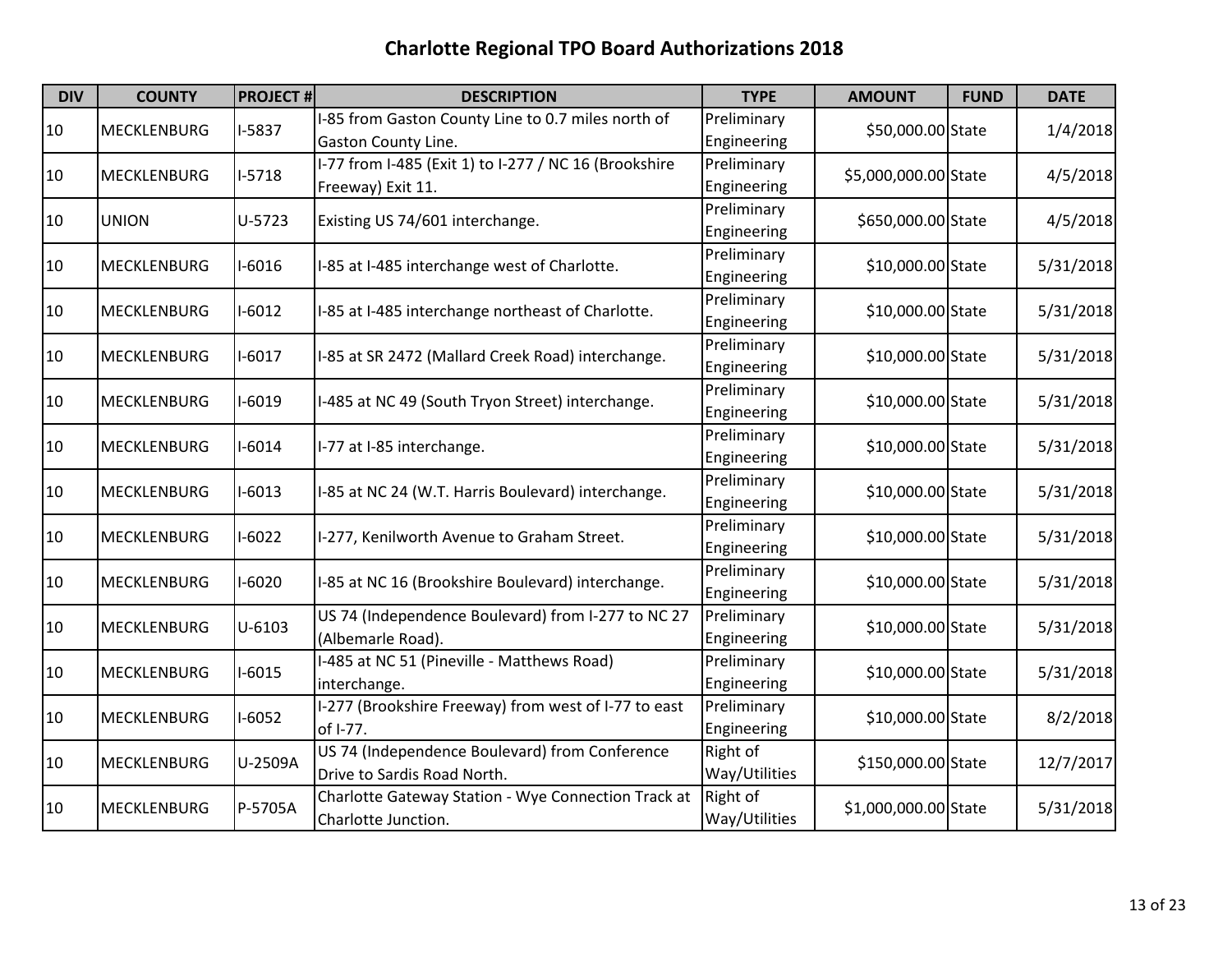| <b>DIV</b> | <b>COUNTY</b>                  | <b>PROJECT#</b> | <b>DESCRIPTION</b>                                                                                                                 | <b>TYPE</b>                | <b>AMOUNT</b>         | <b>FUND</b> | <b>DATE</b> |
|------------|--------------------------------|-----------------|------------------------------------------------------------------------------------------------------------------------------------|----------------------------|-----------------------|-------------|-------------|
| 10         | <b>UNION</b>                   | U-5723          | Existing US 74/601 interchange.                                                                                                    | Right of<br>Way/Utilities  | \$2,830,000.00 State  |             | 8/2/2018    |
| 10         | <b>MECKLENBURG</b>             | I-5507          | I-485 from I-77 to US 74 (Independence Boulevard).                                                                                 | Right of<br>Way/Utilities  | \$1,600,000.00 State  |             | 8/2/2018    |
| 10         | <b>MECKLENBURG</b>             | U-2509A         | US 74 (Independence Boulevard) from Conference<br>Drive to Sardis Road North.                                                      | Right of<br>Way/Utilities  | \$125,000.00 State    |             | 9/6/2018    |
| 10         | MECKLENBURG,<br><b>IREDELL</b> | I-5992          | I-77 from Mile Marker 11 to Mile Marker 20 and Mile<br>Marker 24.5 to Mile Marker 37.                                              | Construction               | \$7,772,000.00 State  |             | 4/5/2018    |
| 10         | <b>MECKLENBURG</b>             | I-5507          | I-485 from I-77 to US 74(Independence Boulevard)                                                                                   | Construction               | \$16,144,000.00 State |             | 8/2/2018    |
| 10         | <b>MECKLENBURG</b>             | AV-5880         | Charlotte Douglas International Airport - expand west<br>ramp near Concourse A -Phase I.                                           | Construction               | \$500,000.00 State    |             | 8/2/2018    |
| 10         | <b>MECKLENBURG</b>             | R-2248G         | I-485 Charlotte Outer Loop Interchange with SR 2042<br>(Oakdale Road).                                                             | Construction               | (\$919,217.35) State  |             | 9/6/2018    |
| 10         | <b>MECKLENBURG</b>             | $U-5108$        | Northcross Drive Extension from end of Northcross<br>Drive to Westmoreland Road in Cornelius.                                      | Preliminary<br>Engineering | \$230,000.00 State    |             | 5/3/2018    |
| 10         | <b>MECKLENBURG</b>             | U-5114          | Intersection of US 21 and Gilead Road. Construct<br>intersection improvements, including bicycle and<br>pedestrian accommodations. | Preliminary<br>Engineering | \$150,000.00 State    |             | 9/6/2018    |
| 10         | <b>MECKLENBURG</b>             | U-5108          | Northcross Drive Extension from end of Northcross<br>Drive to Westmoreland Road in Cornelius.                                      | Preliminary<br>Engineering | \$110,000.00 State    |             | 9/6/2018    |
| 10         | <b>MECKLENBURG</b>             | U-5114          | Intersection of US 21 and Gilead Road. Construct<br>intersection improvements, including bicycle and<br>pedestrian accommodations. | Right of<br>Way/Utilities  | \$2,200,000.00 State  |             | 4/5/2018    |
| 10         | <b>MECKLENBURG</b>             | U-5114          | Intersection of US 21 and Gilead Road. Construct<br>intersection improvements, including bicycle and<br>pedestrian accommodations. | Right of<br>Way/Utilities  | \$1,000,000.00 State  |             | 6/28/2018   |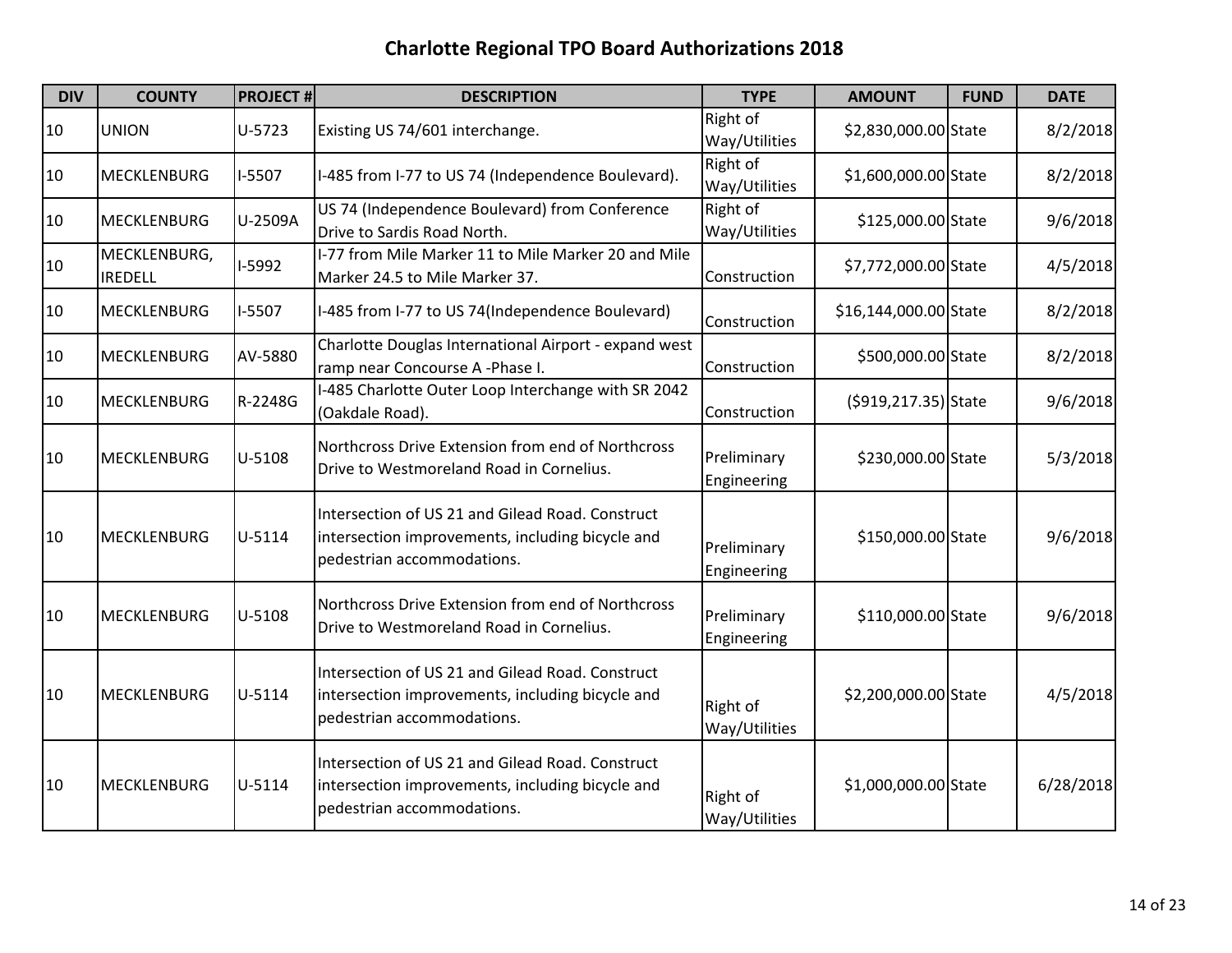| <b>DIV</b> | <b>COUNTY</b>      | <b>PROJECT#</b> | <b>DESCRIPTION</b>                                                                                                                                                                              | <b>TYPE</b>                | <b>AMOUNT</b>          | <b>FUND</b> | <b>DATE</b> |
|------------|--------------------|-----------------|-------------------------------------------------------------------------------------------------------------------------------------------------------------------------------------------------|----------------------------|------------------------|-------------|-------------|
| 10         | <b>MECKLENBURG</b> | $U-5114$        | Intersection of US 21 and Gilead Road (combined with<br>I-5714, which is Federal funded on Item M). Construct<br>intersection improvements, including bicycle and<br>pedestrian accommodations. | Construction               | \$11,600,000.00 State  |             | 6/28/2018   |
| 10         | <b>MECKLENBURG</b> | U-5907          | Potts-Sloan-Beatty Connector in Davidson.                                                                                                                                                       | Preliminary<br>Engineering | \$750,000.00 State     |             | 8/2/2018    |
| 10         | <b>MECKLENBURG</b> | U-5906          | Intersection improvements. SR 2195 (Torrence Chapel<br>Road) and SR 5544 (West Catawba Avenue) in<br>Corenelius.                                                                                | Preliminary<br>Engineering | \$440,000.00 State     |             | 8/2/2018    |
| 10         | <b>MECKLENBURG</b> | C-5613H         | Roundabout at intersection with sidewalk between<br>Beatties Ford Road and Cushings Drive.                                                                                                      | Preliminary<br>Engineering | \$10,000.00 State      |             | 9/6/2018    |
| 10         | <b>MECKLENBURG</b> | U-5873          | Intersection of NC 115 and Potts Street.                                                                                                                                                        | Right of<br>Way/Utilities  | \$1,000,000.00 State   |             | 9/6/2018    |
| 12         | <b>IREDELL</b>     | B-5859          | <b>BRIDGE 179</b><br>OVER A CREEK ON SR 1930 (FORT DOBBS ROAD)<br><b>REPLACE</b>                                                                                                                | Preliminary<br>Engineering | ( \$93, 932.37)        |             | 5/10/2018   |
| 12         | <b>IREDELL</b>     | B-5843          | <b>BRIDGE 20</b><br>OVER A CREEK ON SR 2402 (HYOOVER ROAD)<br><b>REPLACE</b>                                                                                                                    | Preliminary<br>Engineering | ( \$94, 803.89)        |             | 5/11/2018   |
| 12         | <b>IREDELL</b>     | EB-5788         | Shelton Avenue multi-use path from Garner Bagnal<br>Boulevard to Amity Hill Road.                                                                                                               | Preliminary<br>Engineering | \$300,000.00 Federal   |             | 5/3/2018    |
| 12         | <b>IREDELL</b>     | B-5843          | Replace Bridge #20 over I-L Creek on SR 2402.                                                                                                                                                   | Preliminary<br>Engineering | \$200,000.00 Federal   |             | 9/6/2018    |
| 12         | <b>IREDELL</b>     | Z-5400LM        | Railway-Highway Grade Crossing Safety Project at SR<br>2400 (Wiggins Road) at Norfolk Southern Railway<br>Tracks; Crossing #721 610Y.                                                           | Construction               | \$298,000.00 Federal   |             | 12/7/2017   |
| 12         | Iredell            | TA-5178         | Replacement buses                                                                                                                                                                               | Construction               | \$312,000.00 Federal   |             | 12/20/2017  |
| 12         | <b>IREDELL</b>     | SS-<br>4912CO   | I-77 southbound Exit 42 at US 21/NC 115.                                                                                                                                                        | Preliminary<br>Engineering | \$500.00 Federal       |             | 3/8/2018    |
| 12         | <b>IREDELL</b>     | K-4908          | I-77 Rest Area on new location at mile marker #58.                                                                                                                                              | Construction               | \$1,600,000.00 Federal |             | 12/7/2017   |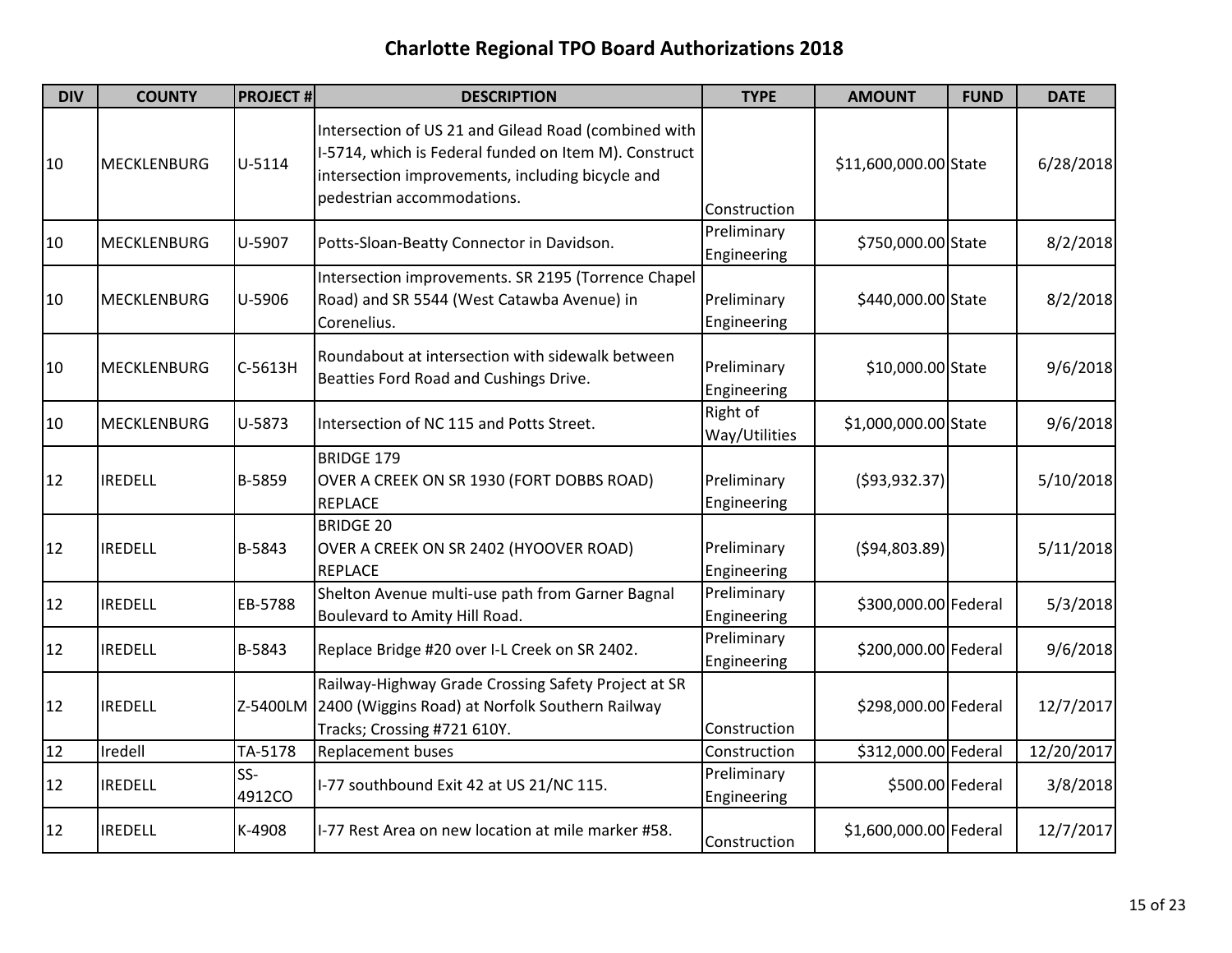| <b>DIV</b> | <b>COUNTY</b>              | <b>PROJECT#</b> | <b>DESCRIPTION</b>                                                                                                                                                                                                      | <b>TYPE</b>                | <b>AMOUNT</b>          | <b>FUND</b> | <b>DATE</b> |
|------------|----------------------------|-----------------|-------------------------------------------------------------------------------------------------------------------------------------------------------------------------------------------------------------------------|----------------------------|------------------------|-------------|-------------|
| 12         | <b>IREDELL</b>             | $I-5106$        | I-77 from Milepost 57.83 to Milepost 61.74, 3.870<br>miles.                                                                                                                                                             | Construction               | (\$115,000.00) Federal |             | 10/1/2017   |
| 12         | <b>IREDELL</b>             | I-3819A         | I-40/I-77 Interchange including I-40 from west of SR<br>2003 (Radio Road) to west of SR 2158 (Old Mocksville<br>Road) and I-77 from south of I-40 to south of SR 2171<br>(Jane Sower Road) in Statesville, 3.360 miles. | Construction               | \$1,097,000.00 Federal |             | 10/1/2017   |
| 12         | <b>IREDELL</b>             | $I-5106$        | I-77 from Milepost 57.83 to Milepost 61.74, 3.90<br>miles.                                                                                                                                                              | Construction               | \$680,000.00 Federal   |             | 10/1/2017   |
| 12         | <b>IREDELL</b>             | $I-4723$        | I-77 from the Mecklenburg/Iredell County Line to Exit<br>45, 12.600 miles.                                                                                                                                              | Construction               | (\$93,830.00) Federal  |             | 10/1/2017   |
| 12         | <b>IREDELL</b>             | $I-4723$        | I-77 from the Mecklenburg/Iredell County Line to Exit<br>45, 12.600 miles.                                                                                                                                              | Construction               | \$1,163,419.00 Federal |             | 10/1/2017   |
| 12         | CATAWBA,<br><b>IREDELL</b> | $I-5003$        | I-40 from near Milepost 119 in Burke County to near<br>Milepost 146, in Iredell County, 25.950 miles.                                                                                                                   | Construction               | \$2,117,232.00 Federal |             | 10/1/2017   |
| 12         | <b>IREDELL</b>             | U-5817          | SR 1246 (Fairview Road) extension over I-77 connect<br>with SR 1206 (Alcove Road).                                                                                                                                      | Preliminary<br>Engineering | \$200,000.00 State     |             | 1/4/2018    |
| 12         | <b>IREDELL</b>             | U-5817          | SR 1246 (Fairview Road) extension over I-77 to<br>connect with SR 1206 (Alcove Road).                                                                                                                                   | Preliminary<br>Engineering | \$750,000.00 State     |             | 2/1/2018    |
| 12         | <b>IREDELL</b>             | R-3833C         | SR 1100 (Brawley School Road) from I-77 to US 21.                                                                                                                                                                       | Preliminary<br>Engineering | \$155,000.00 State     |             | 5/31/2018   |
| 12         | <b>IREDELL</b>             | R-5100          | SR 1109 (Williamson Road) from I-77 to NC 150.                                                                                                                                                                          | Preliminary<br>Engineering | \$1,000,000.00 State   |             | 8/2/2018    |
| 12         | <b>IREDELL</b>             | R-3833C         | SR 1100 (Brawley School Road) from I-77 to US 21.                                                                                                                                                                       | Right of<br>Way/Utilities  | \$1,452,964.20 State   |             | 9/6/2018    |
| 12         | <b>IREDELL</b>             | R-3833C         | SR 1100 (Brawley School Road) from I-77 to US 21.                                                                                                                                                                       | Right of<br>Way/Utilities  | \$5,044,250.00 State   |             | 9/6/2018    |
| 12         | <b>IREDELL</b>             | U-5963          | NC 115 (Mecklenburg Highway) from SR 1135<br>(Waterlynn Road) to Yellow Wood Drive.                                                                                                                                     | Preliminary<br>Engineering | \$75,000.00 State      |             | 10/5/2017   |
| 12         | <b>IREDELL</b>             | R-2522          | US 21 - NC 115 from Cedar Lane Avenue in Troutman<br>to SR 1336 (Barium Loop Road) in Barium Springs.                                                                                                                   | Preliminary<br>Engineering | \$115,000.00 State     |             | 11/2/2017   |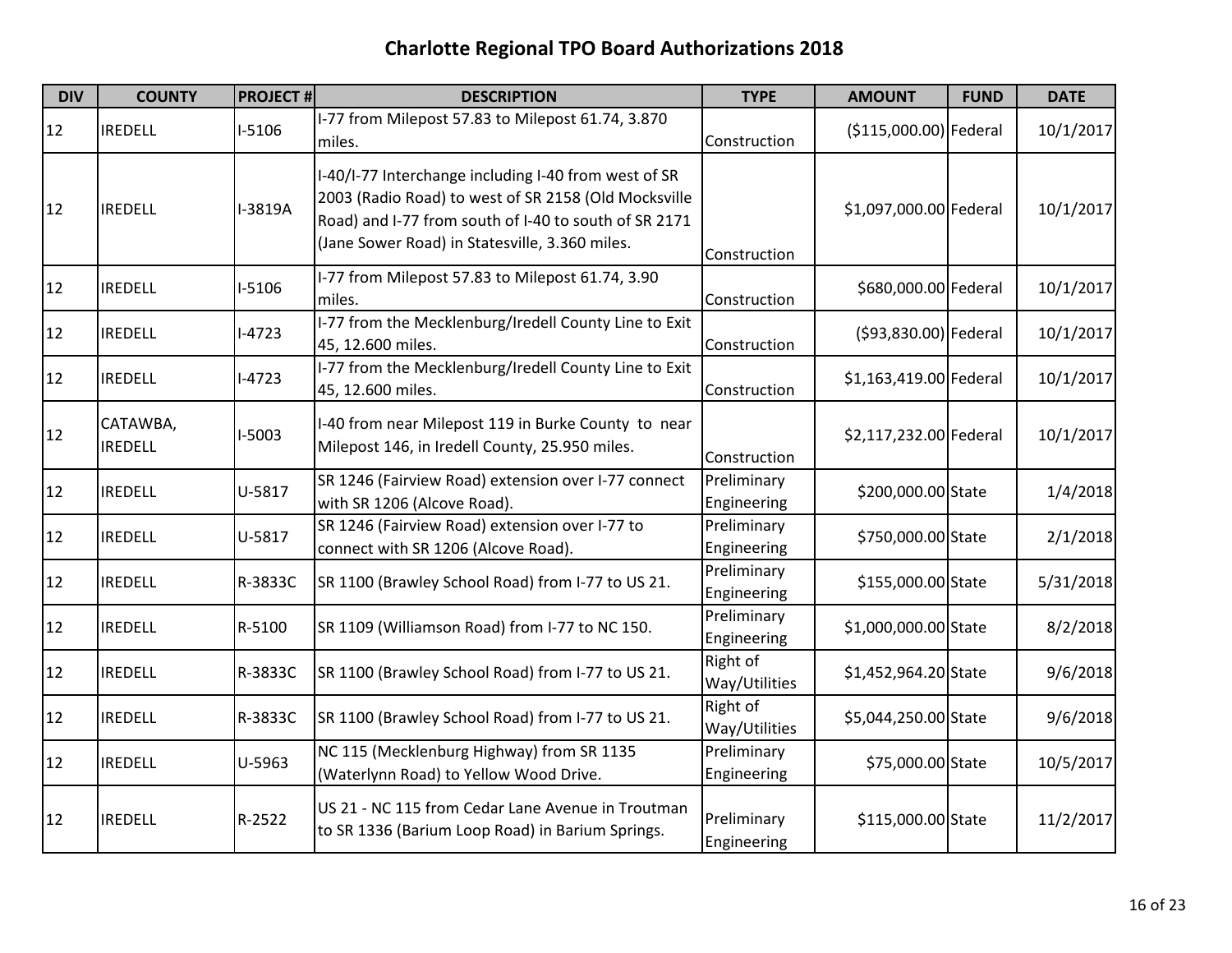| <b>DIV</b> | <b>COUNTY</b>                  | <b>PROJECT#</b> | <b>DESCRIPTION</b>                                                                                    | <b>TYPE</b>                | <b>AMOUNT</b>        | <b>FUND</b> | <b>DATE</b> |
|------------|--------------------------------|-----------------|-------------------------------------------------------------------------------------------------------|----------------------------|----------------------|-------------|-------------|
| 12         | <b>IREDELL</b>                 | R-2522          | US 21 - NC 115 from Cedar Lane Avenue in Troutman<br>to SR 1336 (Barium Loop Road) in Barium Springs. | Preliminary<br>Engineering | \$175,000.00 State   |             | 5/31/2018   |
| 12         | <b>IREDELL</b>                 | R-5711          | US 21 at intersection of US 21 and SR 2375 (Houston<br>Road)/SR 1312 (Flower House Road).             | Right of<br>Way/Utilities  | \$500,000.00 State   |             | 5/3/2018    |
| 12         | <b>IREDELL</b>                 | B-4766          | Replace Bridge #69 over Rocky Creek on NC 115.                                                        | Right of<br>Way/Utilities  | (\$99,963.10) State  |             | 5/31/2018   |
| 12         | <b>IREDELL</b>                 | U-5963          | NC 115 (Mecklenburg Highway) from SR 1135<br>(Waterlynn Road) to Yellow Wood Drive.                   | Construction               | \$430,000.00 State   |             | 5/31/2018   |
| 12         | <b>IREDELL</b>                 | I-5804          | I-40 from SR 1639 (Meacham Road) to 0.3 mile east of<br>US 21.                                        | Preliminary<br>Engineering | \$10,000.00 State    |             | 12/7/2017   |
| 12         | <b>IREDELL</b>                 | $I-5772$        | I-40 from 1.4 miles east of I-77 to SR 2167 (Ward<br>Road).                                           | Preliminary<br>Engineering | \$10,000.00 State    |             | 12/7/2017   |
| 12         | <b>IREDELL</b>                 | $I-5813$        | I-77 from 0.3 mile north of SR 2321 (East Broad Street)<br>to SR 1892 (Jennings Road).                | Preliminary<br>Engineering | \$10,000.00 State    |             | 12/7/2017   |
| 12         | <b>IREDELL</b>                 | I-5919          | I-77 from SR 1892 (Jennings Road) to Milemarker<br>56.8.                                              | Preliminary<br>Engineering | \$10,000.00 State    |             | 12/7/2017   |
| 12         | <b>IREDELL</b>                 | I-5920          | I-77 from Milemarker 58.9 to Yadkin County Line.                                                      | Preliminary<br>Engineering | \$10,000.00 State    |             | 12/7/2017   |
| 12         | <b>IREDELL</b>                 | $I-5917$        | I-40 from Milemarker 139.3 to US 64.                                                                  | Preliminary<br>Engineering | \$10,000.00 State    |             | 12/7/2017   |
| 12         | <b>IREDELL</b>                 | I-5805          | I-40 from SR 2167 (Ward Road) to Davie County Line.                                                   | Preliminary<br>Engineering | \$10,000.00 State    |             | 12/7/2017   |
| 12         | <b>IREDELL</b>                 | $I-5918$        | I-77 from Milemarker 39.2 to Milemarker 40.8.                                                         | Preliminary<br>Engineering | \$10,000.00 State    |             | 12/7/2017   |
| 12         | MECKLENBURG,<br><b>IREDELL</b> | I-5992          | I-77 from Mile Marker 11 to Mile Marker 20 and Mile<br>Marker 24.5 to Mile Marker 37.                 | Construction               | \$3,828,000.00 State |             | 4/5/2018    |
| 10         | <b>DIVISIONWIDE</b>            | R-9999J         | Division 10 - Environmental Mitigation and<br>Minimization.                                           | Preliminary<br>Engineering | \$100,000.00 Federal |             | 10/5/2017   |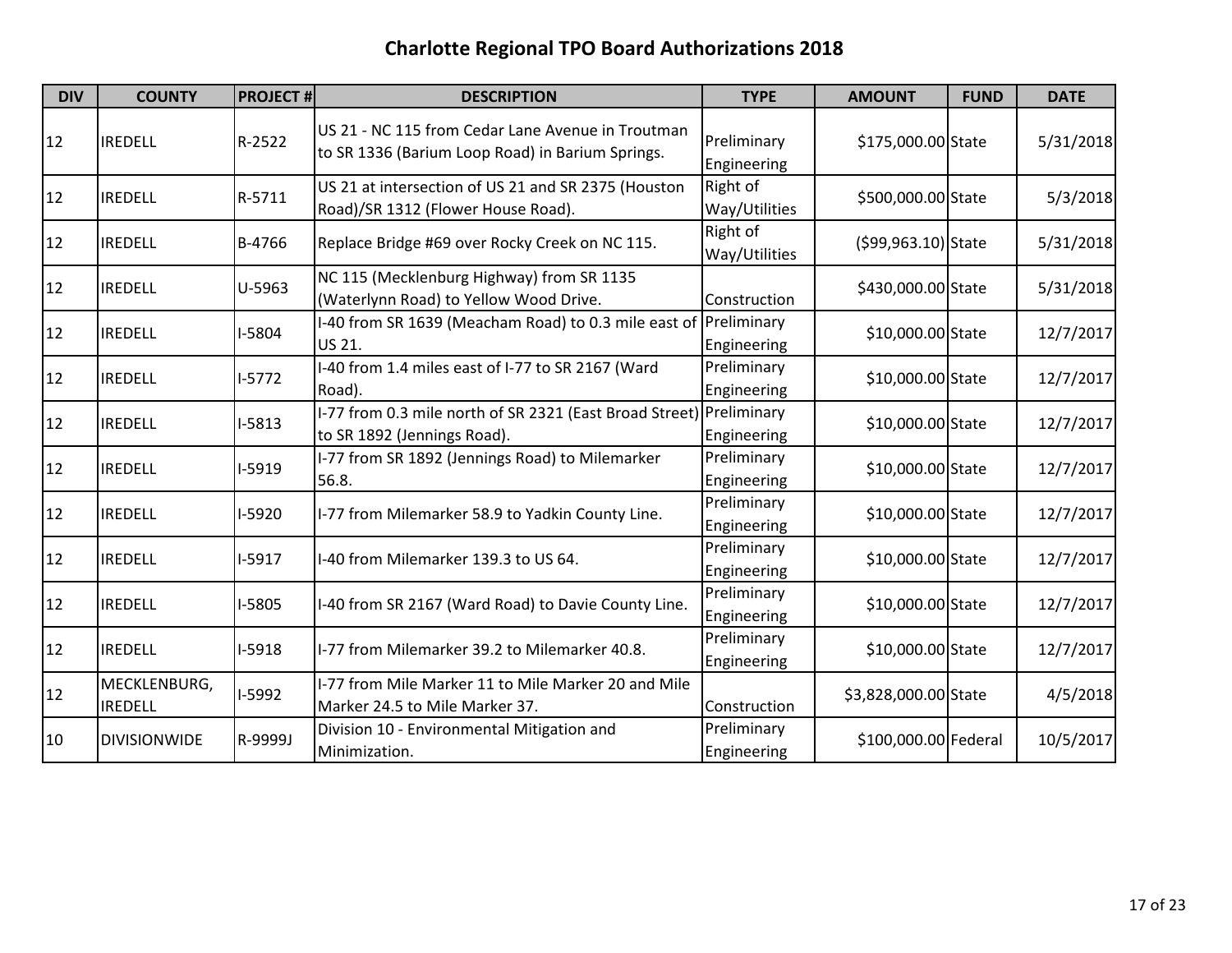| <b>DIV</b> | <b>COUNTY</b>    | <b>PROJECT#</b> | <b>DESCRIPTION</b>                                                                                                                                            | <b>TYPE</b>                | <b>AMOUNT</b>        | <b>FUND</b> | <b>DATE</b> |
|------------|------------------|-----------------|---------------------------------------------------------------------------------------------------------------------------------------------------------------|----------------------------|----------------------|-------------|-------------|
| 03         | <b>STATEWIDE</b> | M-0488C         | Hampstead Bypass - Map Act<br>Lawsuit.                                                                                                                        | Preliminary<br>Engineering | \$210,000.00 State   |             | 5/3/2018    |
| 03         | <b>STATEWIDE</b> | M-0488C         | Hampstead Bypass - Map Act<br>Lawsuit.                                                                                                                        | Preliminary<br>Engineering | \$200,000.00 State   |             | 9/6/2018    |
| 05         | <b>STATEWIDE</b> | M-0488D         | South Eastern Extension of I-540 -<br>Map Act Lawsuit.                                                                                                        | Preliminary<br>Engineering | \$195,000.00 State   |             | 11/2/2017   |
| 05         | <b>STATEWIDE</b> | M-0488D         | South Eastern Extension of I-540 -<br>Map Act Lawsuit.                                                                                                        | Preliminary<br>Engineering | \$135,000.00 State   |             | 5/31/2018   |
| 06         | <b>STATEWIDE</b> | M-0488E         | I-295, Fayetteville Outer Loop -<br>Map Act Lawsuit.                                                                                                          | Preliminary<br>Engineering | \$280,000.00 State   |             | 5/3/2018    |
| 06         | <b>STATEWIDE</b> | M-0488E         | I-295, Fayetteville Outer Loop -<br>Map Act Lawsuit.                                                                                                          | Preliminary<br>Engineering | \$865,000.00 State   |             | 9/6/2018    |
| 12         | <b>STATEWIDE</b> | M-0488A         | Shelby Bypass - Map Act Lawsuit.                                                                                                                              | Preliminary<br>Engineering | \$400,000.00 State   |             | 5/3/2018    |
| 12         | <b>STATEWIDE</b> | M-0488A         | Shelby Bypass - Map Act Lawsuit.                                                                                                                              | Preliminary<br>Engineering | \$130,000.00 State   |             | 9/6/2018    |
| 15         | <b>STATEWIDE</b> | EB-5542C        | Crash based evaluation of Watch<br>For Me (WFM) NC Project<br>(October 1, 2017 - June 30, 2018).                                                              | Preliminary<br>Engineering | \$60,000.00 Federal  |             | 1/4/2018    |
| 15         | <b>STATEWIDE</b> | EB-5542B        | Measuring progress of projects<br>identified in Bicycle and<br>Pedestrian Plans.                                                                              | Preliminary<br>Engineering | \$36,000.00 Federal  |             | 1/4/2018    |
| 15         | <b>STATEWIDE</b> | EB-5542D        | 2018 "Watch For Me NC"-Bicycle<br>and Pedestrian Public<br><b>Engagement and Enforcement</b><br>(12/15/2017-09/30/2018).                                      | Preliminary<br>Engineering | \$130,000.00 Federal |             | 2/1/2018    |
| 15         | <b>STATEWIDE</b> | EB-5542E        | Advance Complete Streets. STIC<br>Incentive Program FY17 (State<br><b>Transportation Innovative</b><br>Councils).                                             | Preliminary<br>Engineering | \$50,000.00 Federal  |             | 9/6/2018    |
| 15         | <b>STATEWIDE</b> | <b>NOID</b>     | RP 2018 -32 Flood Abatement<br>Research                                                                                                                       | Preliminary<br>Engineering | \$286,181.00 Federal |             | 3/8/2018    |
| 15         | <b>STATEWIDE</b> | <b>NOID</b>     | Performance Engineered Mixtures<br>(PEM). Incentive Implementation<br>Program to evaluate concrete<br>mixture tests, approval process<br>and quality control. | Construction               | \$100,000.00 Federal |             | 9/6/2018    |
| 15         | <b>STATEWIDE</b> | Z-5700EA        | SYSTEMIC Project: All open public<br>railroad grade crossings at paved<br>state-maintained roads in Division<br>5 and Division 6.                             | Construction               | \$330,000.00 Federal |             | 10/5/2017   |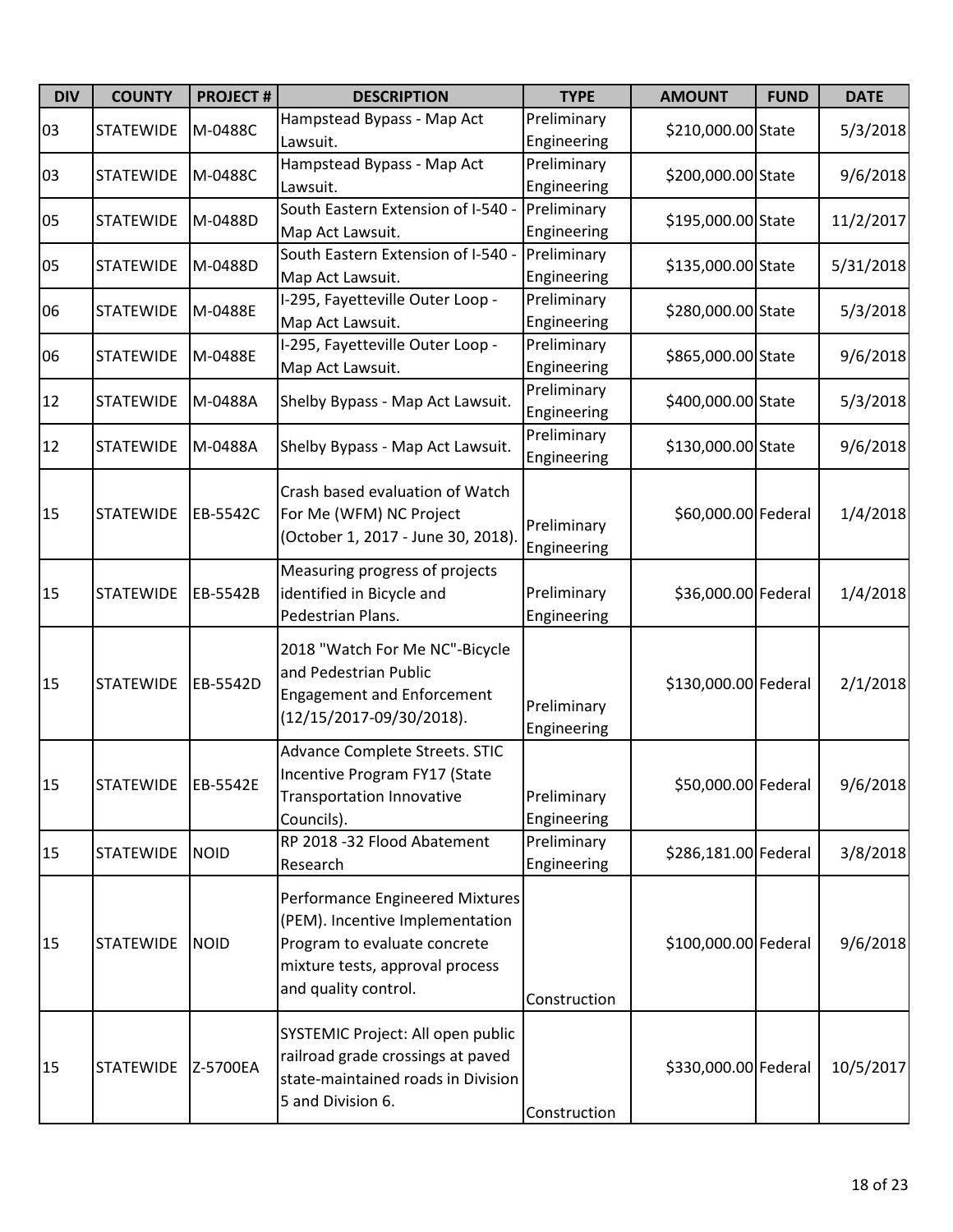| <b>DIV</b> | <b>COUNTY</b>    | <b>PROJECT#</b> | <b>DESCRIPTION</b>                                                                                 | <b>TYPE</b>                | <b>AMOUNT</b>          | <b>FUND</b> | <b>DATE</b> |
|------------|------------------|-----------------|----------------------------------------------------------------------------------------------------|----------------------------|------------------------|-------------|-------------|
| 15         | <b>STATEWIDE</b> | M-0478E         | On-The-Job Training.                                                                               | Preliminary<br>Engineering | \$156,461.00 Federal   |             | 10/5/2017   |
| 15         | <b>STATEWIDE</b> | M-0526          | SHRP2-Research Project (R06A).                                                                     | Preliminary<br>Engineering | \$42,500.00 Federal    |             | 10/5/2017   |
| 15         | <b>STATEWIDE</b> | R-9999WM        | Improvements to NCDOT'S<br>wetland prediction model.                                               | Preliminary<br>Engineering | \$600,000.00 Federal   |             | 10/5/2017   |
| 15         | <b>STATEWIDE</b> | R-9999          | Northern Long-eared Bat (NLEB),<br>endangered species mitigation.                                  | Preliminary<br>Engineering | \$2,000,000.00 Federal |             | 12/7/2017   |
| 15         | <b>STATEWIDE</b> | R-9999X         | <b>Gray Bat Endangered Species</b><br>Research.                                                    | Preliminary<br>Engineering | \$861,099.00 Federal   |             | 1/4/2018    |
| 15         | <b>STATEWIDE</b> | C-5600C         | <b>Expand and Augment Statewide</b><br><b>Transportation Demand</b><br>Management Program.         | Preliminary<br>Engineering | \$1,500,000.00 Federal |             | 3/8/2018    |
| 15         | <b>STATEWIDE</b> | Y-5500          | <b>Traffic Separation Study</b><br>Implementation and Closure.                                     | Preliminary<br>Engineering | \$500,000.00 Federal   |             | 5/3/2018    |
| 15         | <b>STATEWIDE</b> | Z-5700          | Statewide - Railway-Highway<br>Grade Crossing Safety project.                                      | Preliminary<br>Engineering | \$500,000.00 Federal   |             | 5/3/2018    |
| 15         | <b>STATEWIDE</b> | Z-5400          | Railway-Highway Grade Crossing<br>Safety Project at various locations<br>statewide.                | Preliminary<br>Engineering | \$600,000.00 Federal   |             | 5/3/2018    |
| 15         | <b>STATEWIDE</b> | M-0512          | Feasibility Studies.                                                                               | Preliminary<br>Engineering | (\$125,000.00) Federal |             | 5/31/2018   |
| 15         | <b>STATEWIDE</b> | <b>NOID</b>     | Research Technical Reference /<br>Library - FY19.                                                  | Preliminary<br>Engineering | \$172,000.00 Federal   |             | 6/28/2018   |
| 15         | <b>STATEWIDE</b> | <b>NOID</b>     | <b>Staff Research</b><br>Contingencies/Miscellaneous-<br><b>FY19</b>                               | Preliminary<br>Engineering | \$150,000.00 Federal   |             | 6/28/2018   |
| 15         | <b>STATEWIDE</b> | <b>NOID</b>     | <b>Federal Research Program</b><br>Support-FY19.                                                   | Preliminary<br>Engineering | \$75,000.00 Federal    |             | 6/28/2018   |
| 15         | <b>STATEWIDE</b> | R-4436          | <b>National Pollutant Discharge</b><br>Elimination System (NPDES) -<br>Highway Stormwater Program. | Preliminary<br>Engineering | \$3,500,000.00 Federal |             | 6/28/2018   |
| 15         | <b>STATEWIDE</b> | <b>NOID</b>     | <b>AASHTO Technical Services</b><br>Program (TSP)-FY19.                                            | Preliminary<br>Engineering | \$228,000.00 Federal   |             | 6/28/2018   |
| 15         | <b>STATEWIDE</b> | <b>NOID</b>     | Implementation / Training<br>Support -FY19.                                                        | Preliminary<br>Engineering | \$245,000.00 Federal   |             | 6/28/2018   |
| 15         | <b>STATEWIDE</b> | M-04206D        | <b>Professional Development</b><br>Training.                                                       | Preliminary<br>Engineering | \$100,000.00 Federal   |             | 6/28/2018   |
| 15         | <b>STATEWIDE</b> | <b>NOID</b>     | Staff Research - FY19.                                                                             | Preliminary<br>Engineering | \$730,000.00 Federal   |             | 6/28/2018   |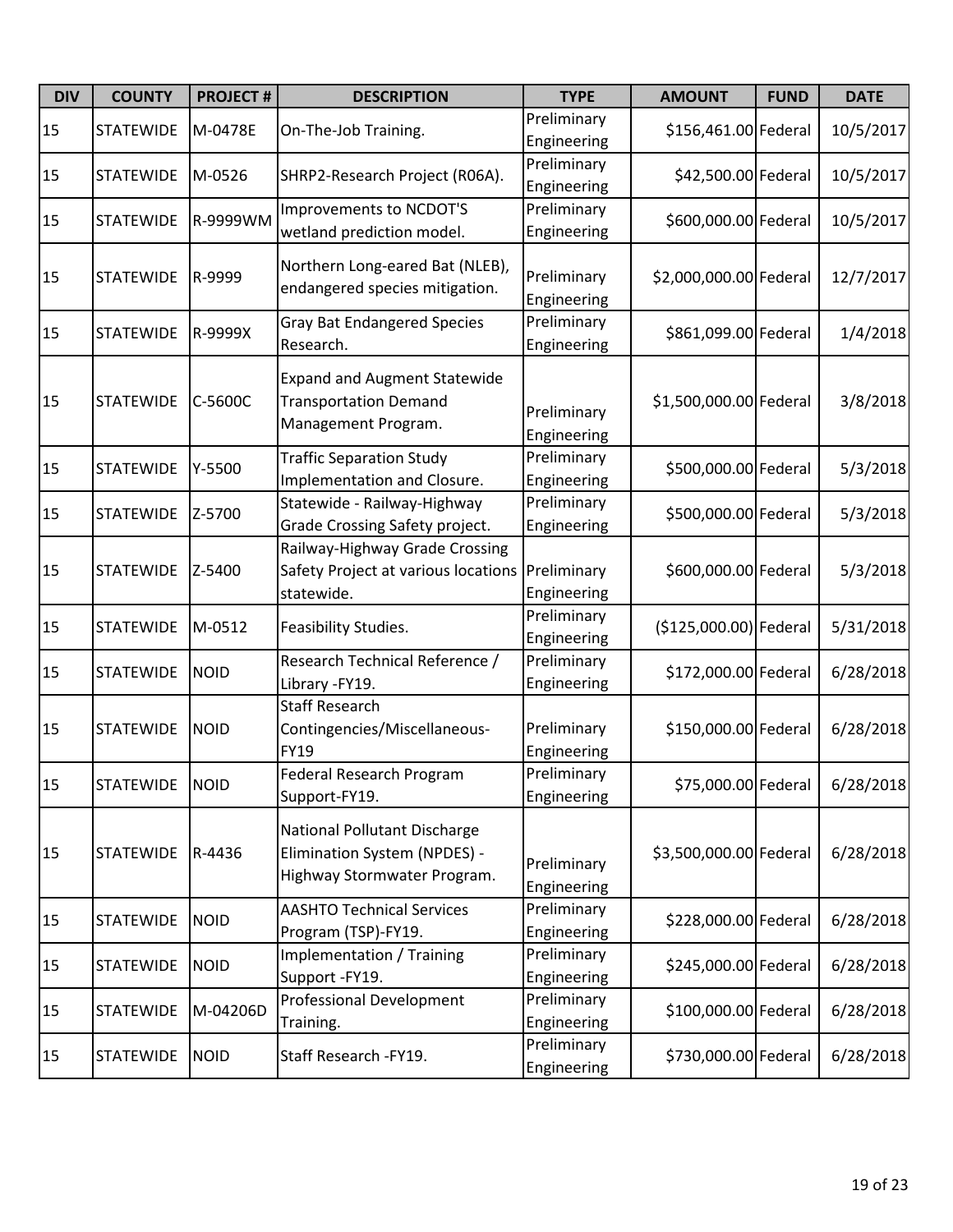| <b>DIV</b> | <b>COUNTY</b>    | <b>PROJECT#</b> | <b>DESCRIPTION</b>                                                                                                                                                        | <b>TYPE</b>                | <b>AMOUNT</b>          | <b>FUND</b> | <b>DATE</b> |
|------------|------------------|-----------------|---------------------------------------------------------------------------------------------------------------------------------------------------------------------------|----------------------------|------------------------|-------------|-------------|
| 15         | <b>STATEWIDE</b> | EB-5542F        | "Watch for Me NC" 2018 Bicycle<br>and Pedestrian Public<br><b>Engagement and Enforcement</b><br>program.                                                                  | Preliminary<br>Engineering | \$150,000.00 Federal   |             | 8/2/2018    |
| 15         | <b>STATEWIDE</b> | <b>NOID</b>     | Contract Research - FY19.                                                                                                                                                 | Construction               | \$7,500,000.00 Federal |             | 6/28/2018   |
| 15         | <b>STATEWIDE</b> | C-5600K         | I-85 Integrated Corridor<br>Management System.                                                                                                                            | Preliminary<br>Engineering | \$800,000.00 Federal   |             | 10/5/2017   |
| 15         | <b>STATEWIDE</b> | C-4902A         | North Carolina State University -<br>NC Solar Clean Fuel Advanced<br>Technology Program-Phase III.                                                                        | Preliminary<br>Engineering | \$359,725.00 Federal   |             | 10/5/2017   |
| 15         | <b>STATEWIDE</b> | C-5600M         | Rail Marketing, Public Outreach<br>and Awareness Program for<br>Piedmont and Carolinian Rail<br>Service.                                                                  | Preliminary<br>Engineering | \$969,000.00 Federal   |             | 12/7/2017   |
| 15         | <b>STATEWIDE</b> | M-0426C         | FY 2017 Budget Allocation for<br>Legacy Leadership - Professional<br>Development.                                                                                         | Preliminary<br>Engineering | \$380,000.00 Federal   |             | 12/7/2017   |
| 15         | <b>STATEWIDE</b> | SR-5000         | Safe Routes To School -<br>Educational, Training and other<br>Non-Infrastructure needs.                                                                                   | Preliminary<br>Engineering | \$500,000.00 Federal   |             | 2/1/2018    |
| 15         | <b>STATEWIDE</b> | M-0426          | <b>Professional Development</b><br>Training.                                                                                                                              | Preliminary<br>Engineering | \$100,000.00 Federal   |             | 5/31/2018   |
| 15         | <b>STATEWIDE</b> | C-5702A         | North Carolina Clean Energy<br>Technology Center. Conduct a<br><b>Clean Fuel-Advanced Technology</b><br><b>Outreach and Awareness</b><br>Program.                         | Preliminary<br>Engineering | \$905,993.00 Federal   |             | 5/31/2018   |
| 15         | <b>STATEWIDE</b> | C-5702BB        | North Carolina Clean Energy<br>Technology Center - Clean Fuel<br><b>Advanced Technology Program</b><br>Subaward to the City of Charlotte<br>for emissions reduction.      | Preliminary<br>Engineering | \$43,000.00 Federal    |             | 9/6/2018    |
| 15         | <b>STATEWIDE</b> | C-5702BA        | North Carolina Clean Energy<br>Technology Center - Clean Fuel<br><b>Advanced Technology Program</b><br>Subaward to Buildsense<br>Incorporated for emissions<br>reduction. | Preliminary<br>Engineering | \$48,102.00 Federal    |             | 9/6/2018    |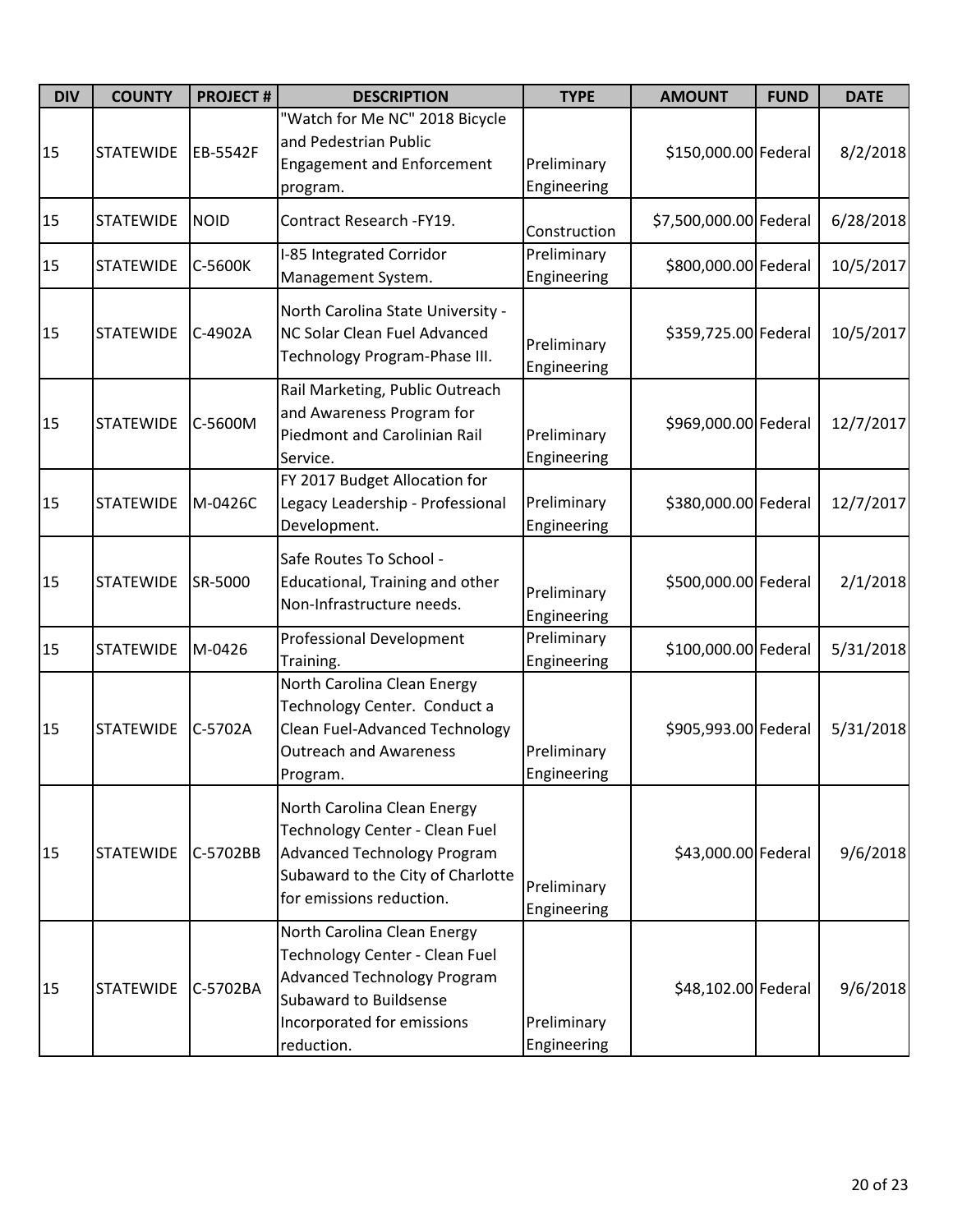| <b>DIV</b> | <b>COUNTY</b>    | <b>PROJECT#</b> | <b>DESCRIPTION</b>                                                                                                                                                                                   | <b>TYPE</b>                | <b>AMOUNT</b>          | <b>FUND</b> | <b>DATE</b> |
|------------|------------------|-----------------|------------------------------------------------------------------------------------------------------------------------------------------------------------------------------------------------------|----------------------------|------------------------|-------------|-------------|
| 15         | <b>STATEWIDE</b> | C-5702BC        | North Carolina Clean Energy<br>Technology Center - Clean Fuel<br><b>Advanced Technology Program</b><br>Subaward to the City of Winston-<br>Salem for emissions reduction.                            | Preliminary<br>Engineering | \$202,100.00 Federal   |             | 9/6/2018    |
| 15         | <b>STATEWIDE</b> | C-5702BD        | North Carolina Clean Energy<br>Technology Center - Clean Fuel<br><b>Advanced Technology Program</b><br><b>Subaward to Merchants</b><br>Distributors (MDI) for emissions<br>reduction.                | Preliminary<br>Engineering | \$1,227,014.00 Federal |             | 9/6/2018    |
| 15         | <b>STATEWIDE</b> | C-5702BE        | North Carolina Clean Energy<br>Technology Center - Clean Fuel<br><b>Advanced Technology Program</b><br>Subaward to Gaston County for<br>emissions reduction.                                         | Preliminary<br>Engineering | \$70,000.00 Federal    |             | 9/6/2018    |
| 15         | <b>STATEWIDE</b> | C-5702BF        | North Carolina Clean Energy<br>Technology Center - Clean Fuel<br><b>Advanced Technology Program</b><br>Subaward to the NCDOT Rail<br>Division for emissions reduction.                               | Preliminary<br>Engineering | \$387,143.00 Federal   |             | 9/6/2018    |
| 15         | <b>STATEWIDE</b> | C-5702BG        | North Carolina Clean Energy<br>Technology Center - Clean Fuel<br><b>Advanced Technology Program</b><br>Subaward to the North Carolina<br>Propane Gas Association (NCPGA)<br>for emissions reduction. | Preliminary<br>Engineering | \$231,079.00 Federal   |             | 9/6/2018    |
| 15         | <b>STATEWIDE</b> | C-5702BH        | North Carolina Clean Energy<br>Technology Center - Clean Fuel<br><b>Advanced Technology Program</b><br>Subaward to Viatec Incorporated<br>for emissions reduction.                                   | Preliminary<br>Engineering | \$328,620.00 Federal   |             | 9/6/2018    |
| 15         | <b>STATEWIDE</b> | C-5601D         | Passenger Rail Promotion Public<br><b>Outreach and Education Program</b><br>to encourage passenger rail use<br>along the corridor linking the<br>Triangle, Triad and Charlotte<br>regions.           | Construction               | \$622,790.00 Federal   |             | 9/6/2018    |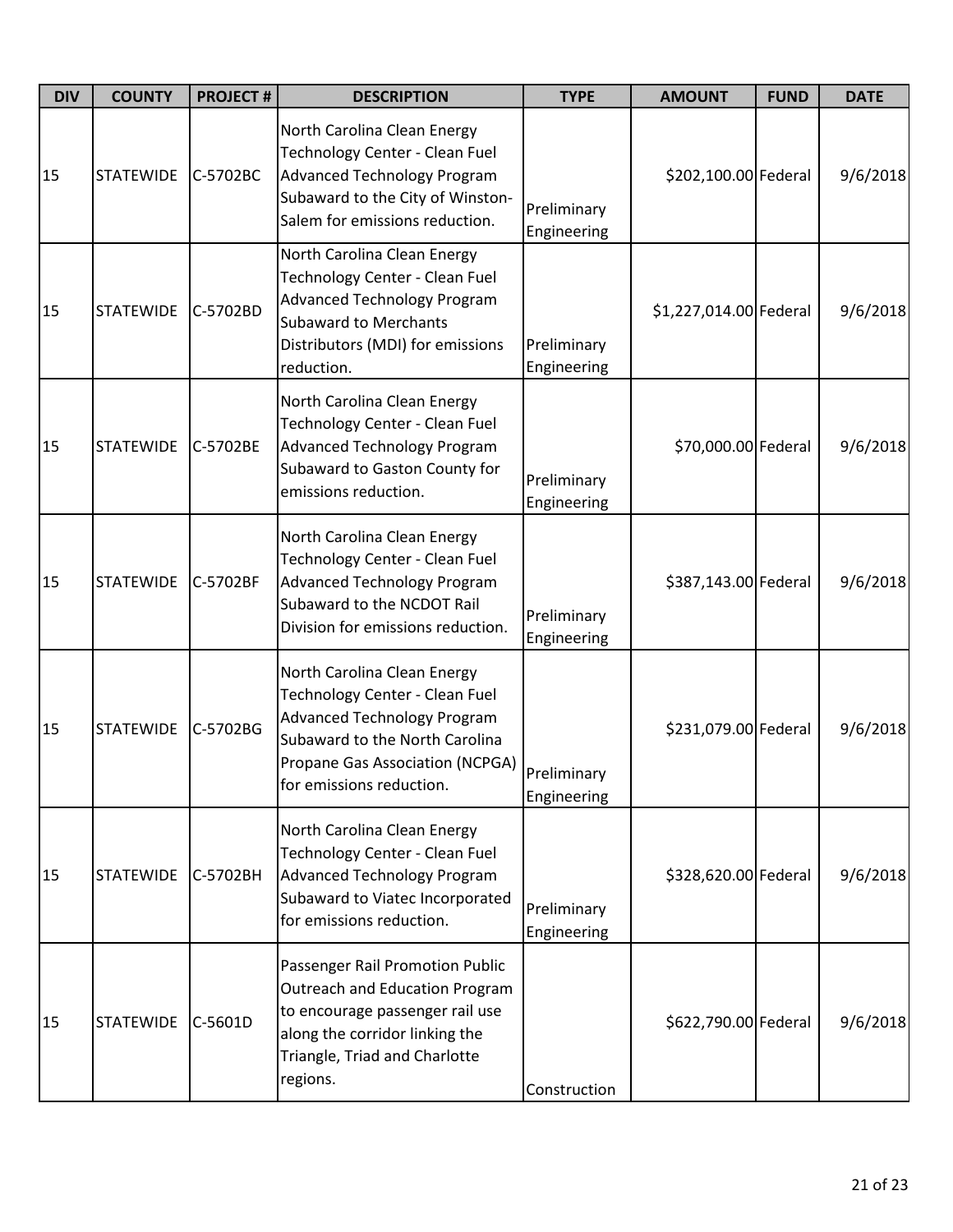| <b>DIV</b> | <b>COUNTY</b>    | <b>PROJECT#</b> | <b>DESCRIPTION</b>                                                                                                                  | <b>TYPE</b>                | <b>AMOUNT</b>         | <b>FUND</b> | <b>DATE</b> |
|------------|------------------|-----------------|-------------------------------------------------------------------------------------------------------------------------------------|----------------------------|-----------------------|-------------|-------------|
| 15         | <b>STATEWIDE</b> | C-5601C         | NC Air Awareness Public Outreach<br>and Education Program to<br>improve air quality and reduce<br>congestion across North Carolina. | Construction               | \$729,175.00 Federal  |             | 9/6/2018    |
| 15         | <b>STATEWIDE</b> | M-0360          | Design Services, statewide,<br>preliminary engineering for<br>miscellaneous projects.                                               | Preliminary<br>Engineering | \$1,300,000.00 State  |             | 11/2/2017   |
| 15         | <b>STATEWIDE</b> | M-0376          | Geotechnical investigations,<br>studies and preliminary<br>engineering for miscellaneous<br>projects, statewide.                    | Preliminary<br>Engineering | \$385,000.00 State    |             | 2/1/2018    |
| 15         | <b>STATEWIDE</b> | M-0392          | <b>Hydraulics and preliminary</b><br>engineering for miscellaneous<br>projects.                                                     | Preliminary<br>Engineering | \$750,000.00 State    |             | 6/28/2018   |
| 15         | <b>STATEWIDE</b> | M-0376          | Geotechnical investigations,<br>studies and preliminary<br>engineering for miscellaneous<br>projects, statewide.                    | Preliminary<br>Engineering | \$330,000.00 State    |             | 8/2/2018    |
| 15         | <b>STATEWIDE</b> | M-0360          | Design Services, statewide,<br>preliminary engineering for<br>miscellaneous projects.                                               | Preliminary<br>Engineering | \$2,000,000.00 State  |             | 9/6/2018    |
| 15         | <b>STATEWIDE</b> | M-0360          | Design Services, statewide,<br>preliminary engineering for<br>miscellaneous projects.                                               | Preliminary<br>Engineering | \$138,000.00 State    |             | 5/31/2018   |
| 15         | <b>STATEWIDE</b> | M-0360          | Design Services, statewide,<br>preliminary engineering for<br>miscellaneous projects.                                               | Preliminary<br>Engineering | \$138,000.00 State    |             | 5/31/2018   |
| 15         | <b>STATEWIDE</b> | P-5602P         | Rail fleet replacement strategy<br>study.                                                                                           | Preliminary<br>Engineering | \$500,000.00 State    |             | 4/5/2018    |
| 15         | <b>STATEWIDE</b> | M-0194          | Feasibility Studies by Division of<br>Planning and Programming.                                                                     | Preliminary<br>Engineering | \$10,000,000.00 State |             | 4/5/2018    |
| 15         | <b>STATEWIDE</b> | M-0219          | Statewide - Aerial Photography<br>for projects which cannot be<br>forecasted or for which there is<br>an urgent need.               | Preliminary<br>Engineering | \$1,000,000.00 State  |             | 4/5/2018    |
| 15         | <b>STATEWIDE</b> | M-0360          | Design Services, statewide,<br>preliminary engineering for<br>miscellaneous projects.                                               | Preliminary<br>Engineering | \$184,000.00 State    |             | 5/31/2018   |